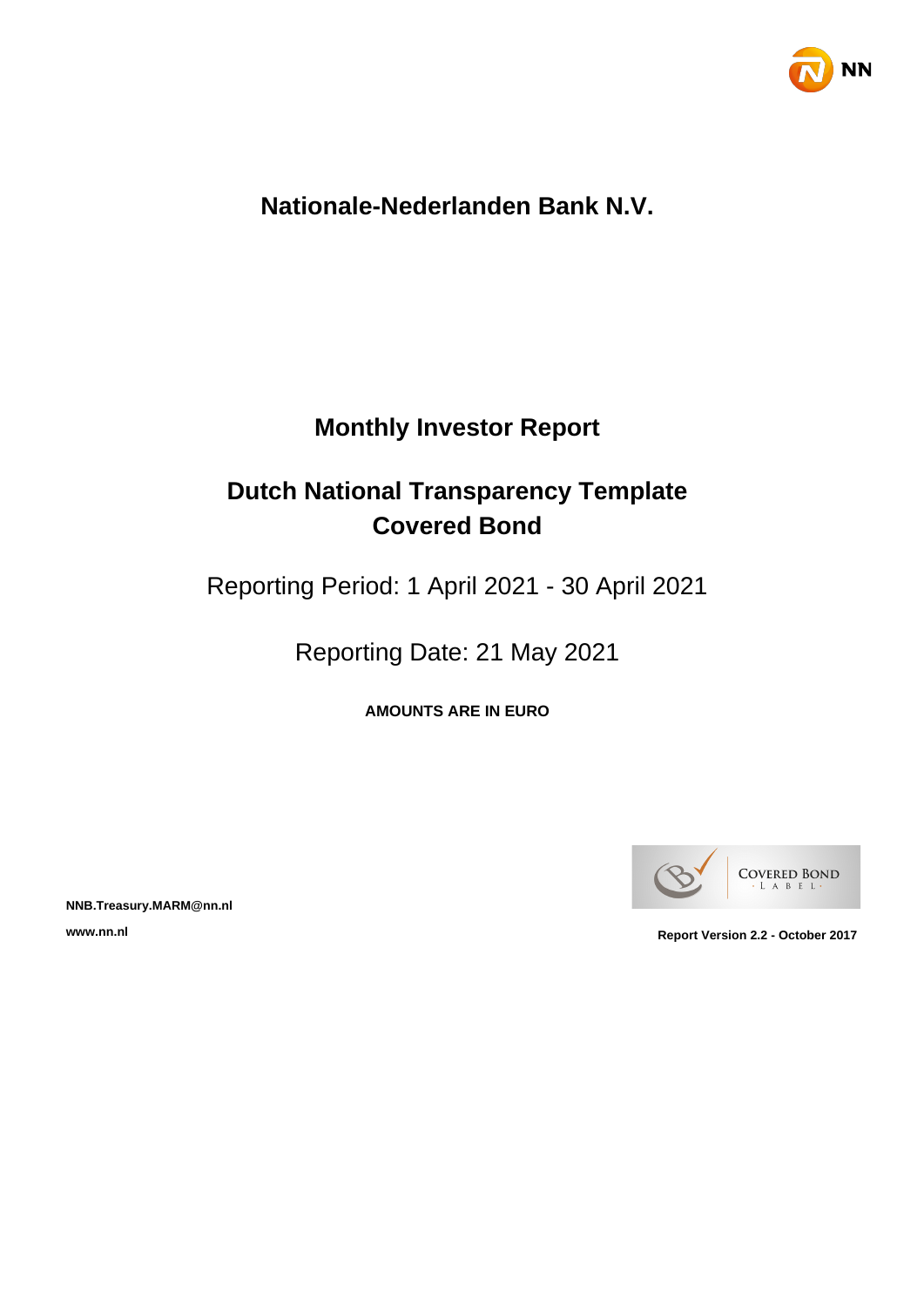#### **Table of Contents**



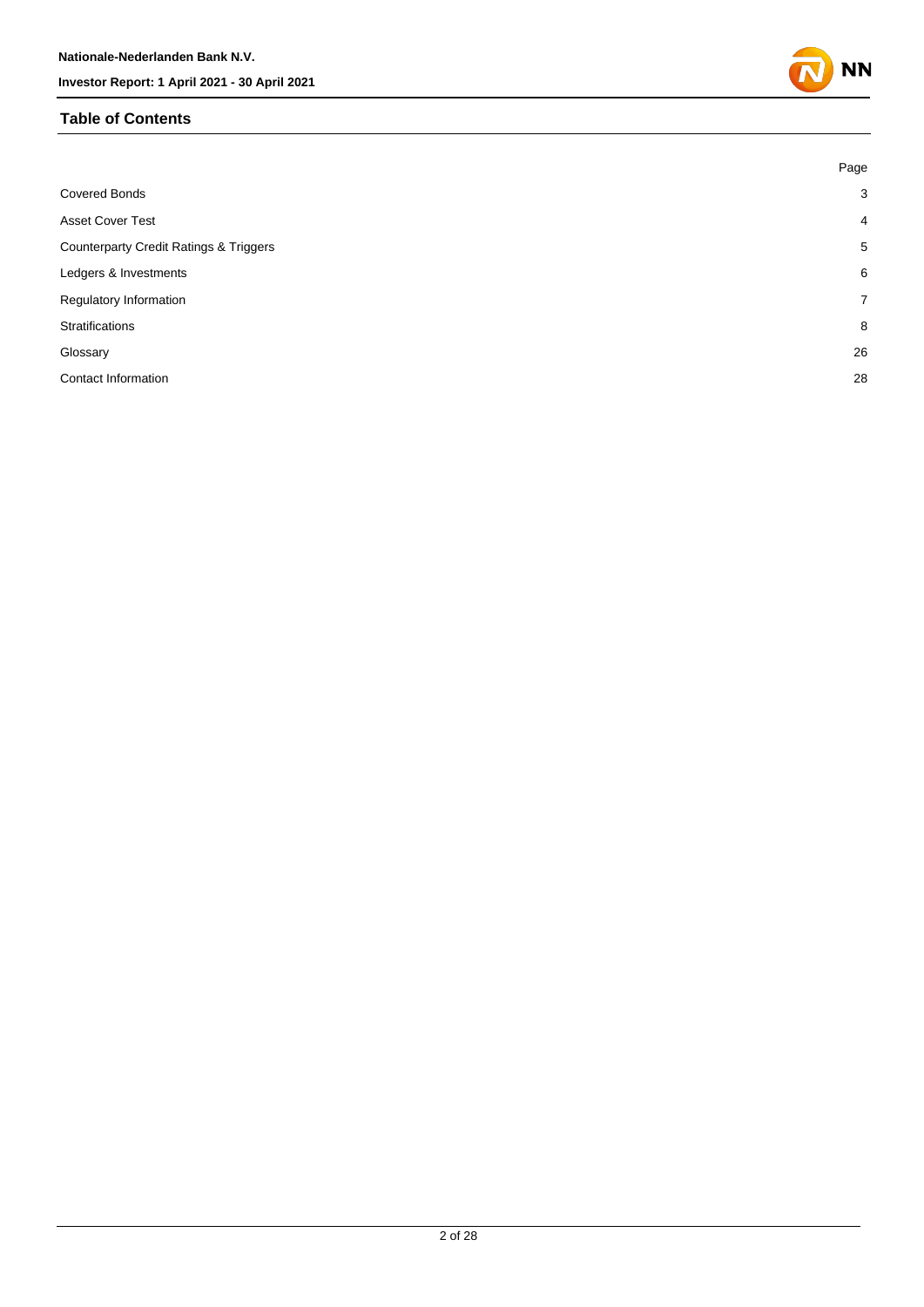

#### **Covered Bonds**

| Series                | <b>ISIN</b>  | Currency   | <b>Initial Principal</b><br>Balance* | Outstanding<br>Amount* | Coupon  | Issuance<br>Date | Maturity<br>Date | <b>IRS Counterparty</b> | Redemption<br>Type | LCR HQLA<br>Category |
|-----------------------|--------------|------------|--------------------------------------|------------------------|---------|------------------|------------------|-------------------------|--------------------|----------------------|
| <b>SB CB Series 1</b> | NL0015436072 | <b>EUR</b> | 500,000,000                          | 500,000,000            | 0.0100% | 08/07/20         | 08/07/30         |                         | <b>Bullet</b>      |                      |
| <b>SB CB Series 2</b> | NL0015614611 | <b>EUR</b> | 500.000.000                          | 500,000,000            | 0.0500% | 24/09/20         | 24/09/35         |                         | <b>Bullet</b>      |                      |
| <b>SB CB Series 3</b> | NL00150002A1 | <b>EUR</b> | 250,000,000                          | 250.000.000            | 0.0500% | 12/11/20         | 12/11/40         |                         | <b>Bullet</b>      |                      |
| <b>SB CB Series 4</b> | NL00150008B6 | <b>EUR</b> | 500,000,000                          | 500,000,000            | 0.3750% | 04/03/21         | 04/03/41         |                         | <b>Bullet</b>      |                      |

\* Amounts to be reported in the relevant currency, and also the euro-equivalent amounts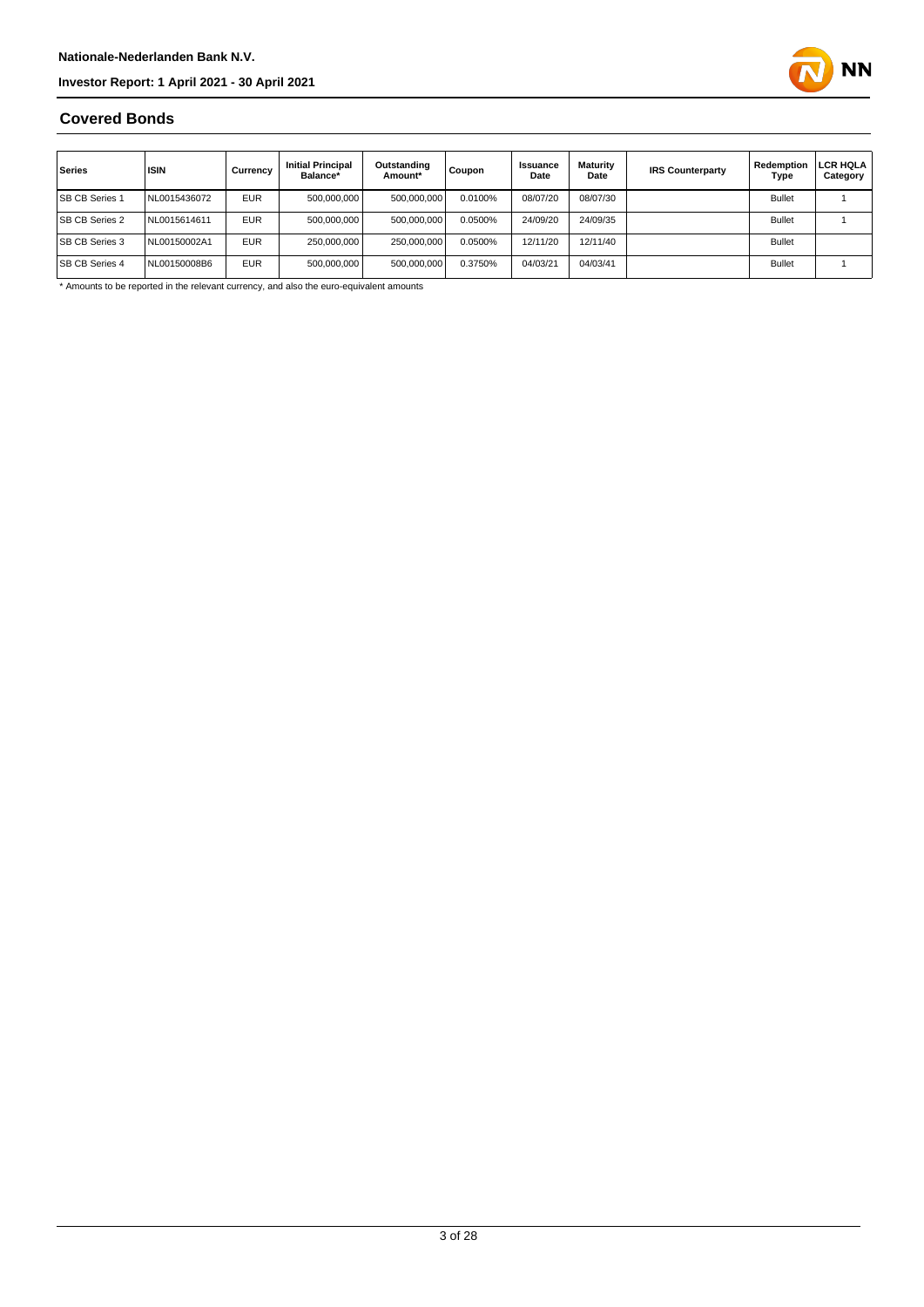#### **Asset Cover Test**



| <b>Asset Cover Test</b>                     |                  |
|---------------------------------------------|------------------|
| Α                                           | 1,841,004,397.47 |
| В                                           | 0.00             |
| С                                           | 1,300,000.00     |
| Ζ                                           | 0.00             |
| $A+B+C-Z$                                   | 1,842,304,397.47 |
| Outstanding bonds                           | 1,750,000,000.00 |
| Pass/Fail                                   | Pass             |
| <b>ACT Cover Ratio</b>                      | 105.27%          |
| Parameters                                  |                  |
| Asset percentage                            | 96.50%           |
| Cap LTV Cut-Off indexed valuation % non-NHG | 80.00%           |
| Cap LTV Cut-Off indexed valuation % NHG     | 80.00%           |
| % of Index Increases                        | 90.00%           |
| % of Index Decreases                        | 100.00%          |
| Reserve Fund                                | 951,500.00       |
| Supplemental Liquidity Reserve Amount       | 0.00             |
| Deduction Set-Off                           | 30,087,635.05    |
| Ratings                                     |                  |
| S&P                                         | AAA              |
| Moody's                                     |                  |
| Fitch                                       |                  |
| Other                                       |                  |
| UCITS compliant                             | True             |
| CRR compliant                               | True             |
| <b>ECBC Label compliant</b>                 | True             |
| Overcollateralisation                       |                  |
| Legally required minimum OC                 | 5.00%            |
| Documented minimum OC                       | 0.00%            |
| Available Nominal OC                        | 10.39%           |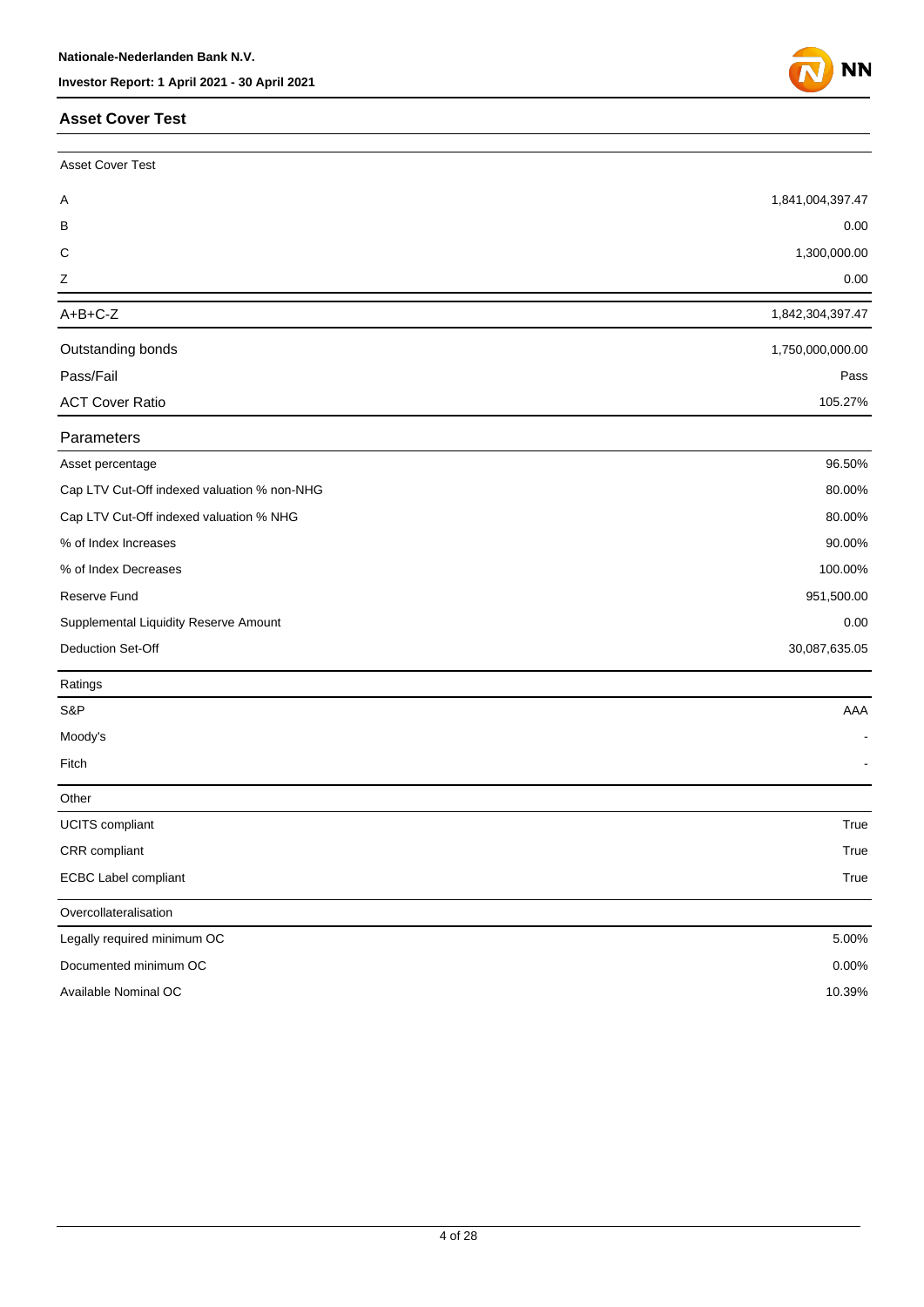

#### **Counterparty Credit Ratings & Triggers**

|                                                   |                                    | S&P (ST/LT)       |                   | Moody's (ST/LT)   |                   | Fitch (ST/LT)     |                   | <b>DBRS (ST/LT)</b> |                   |                                                                                                                                                     |  |
|---------------------------------------------------|------------------------------------|-------------------|-------------------|-------------------|-------------------|-------------------|-------------------|---------------------|-------------------|-----------------------------------------------------------------------------------------------------------------------------------------------------|--|
| Role                                              | Party                              | Rating<br>trigger | Current<br>rating | Rating<br>trigger | Current<br>rating | Rating<br>trigger | Current<br>rating | Rating<br>trigger   | Current<br>rating | Consequence if breached*                                                                                                                            |  |
| <b>CBC Account Bank</b>                           | N.V. Bank Nederlandse<br>Gemeenten | / BBB             | / AAA             |                   |                   |                   |                   |                     |                   | Another party (with sufficient<br>ratings) has to fulfill the CBC<br>Account Bank role or guarantee<br>the relevant CBC Account Bank<br>obligations |  |
| Issuer                                            | Nationale-Nederlanden<br>Bank N.V. | $\sqrt{A}$        | $/A -$            |                   |                   |                   |                   |                     |                   | Reserve Account Trigger,<br>minimal required amount needs<br>to be posted on reserve fund<br>account                                                |  |
| Issuer                                            | Nationale-Nederlanden<br>Bank N.V. | $A-2$ / BBB       | $A-1/A-$          |                   |                   |                   |                   |                     |                   | Set off retail savings at issuer<br>account above deposit<br>guarantee scheme                                                                       |  |
| Seller Collection Account   ING Bank N.V.<br>Bank |                                    | / BBB             | $/A+$             |                   |                   |                   |                   |                     |                   | Open escrow account in the<br>name of CBC and credit<br>expected cashflow amount on<br>next Calculation Date                                        |  |

\* Event is triggered if credit rating is below the rating as mentioned in the table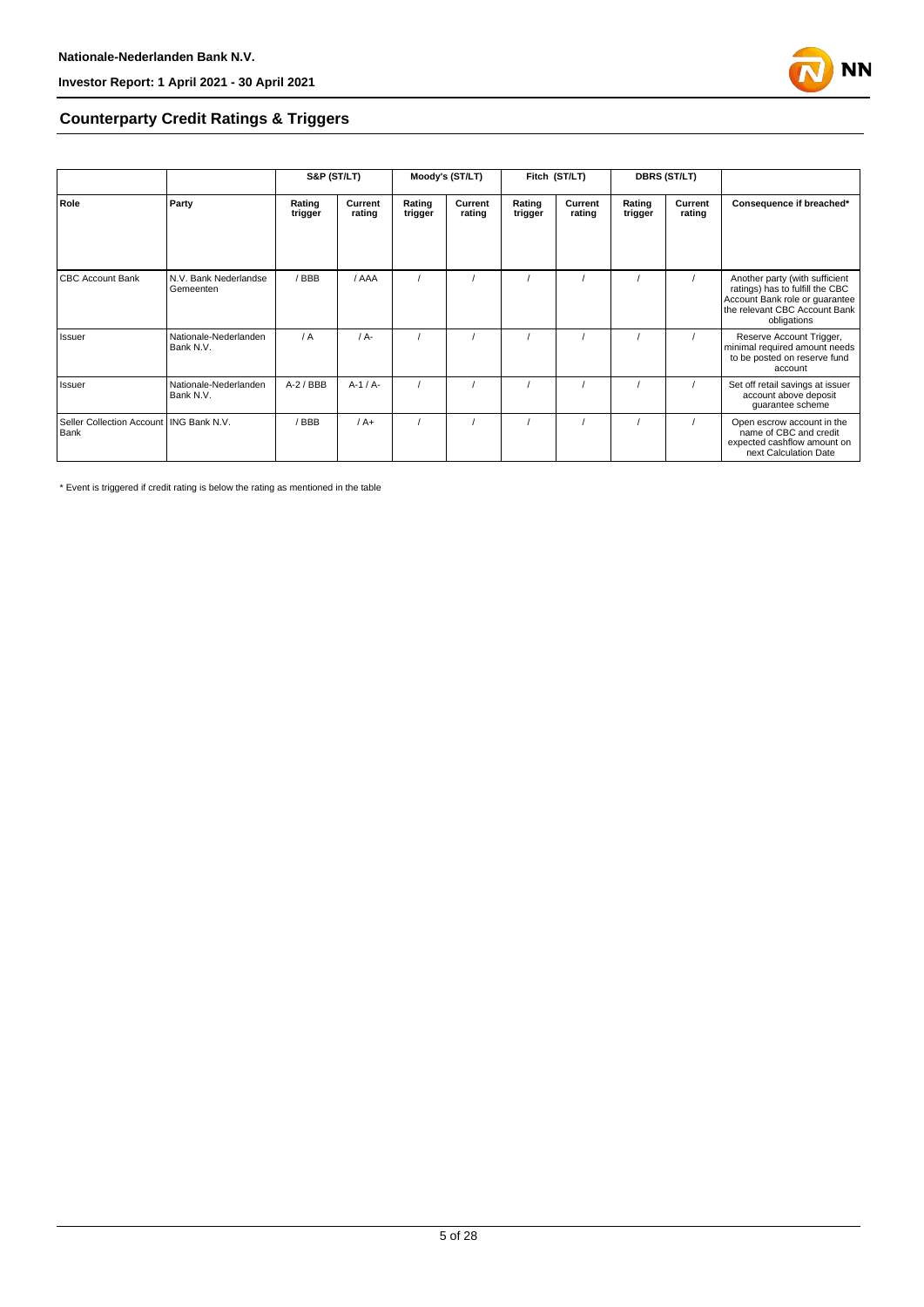### **Ledgers & Investments**



#### **Ledgers**

| <b>Total</b>            | 1,300,000.00 |
|-------------------------|--------------|
| Reserve Fund Ledger     | 1,300,000.00 |
| <b>Principal Ledger</b> | 0.00         |
| Revenue Ledger          | 0.00         |

#### **Investments**

| <b>Substitution Assets Balance</b> | 0.001 |
|------------------------------------|-------|
| Authorised Investments Balance     | 0.001 |
| <b>Total</b>                       | 0.001 |

#### **Liquidity Buffer**

| Outflows                          | 0.00 |
|-----------------------------------|------|
| <b>Required Liquidity Buffer</b>  | 0.00 |
|                                   |      |
| <b>Inflows</b>                    | 0.00 |
| Cash                              |      |
| <b>Bonds</b>                      |      |
| <b>Available Liquidity Buffer</b> | 0.00 |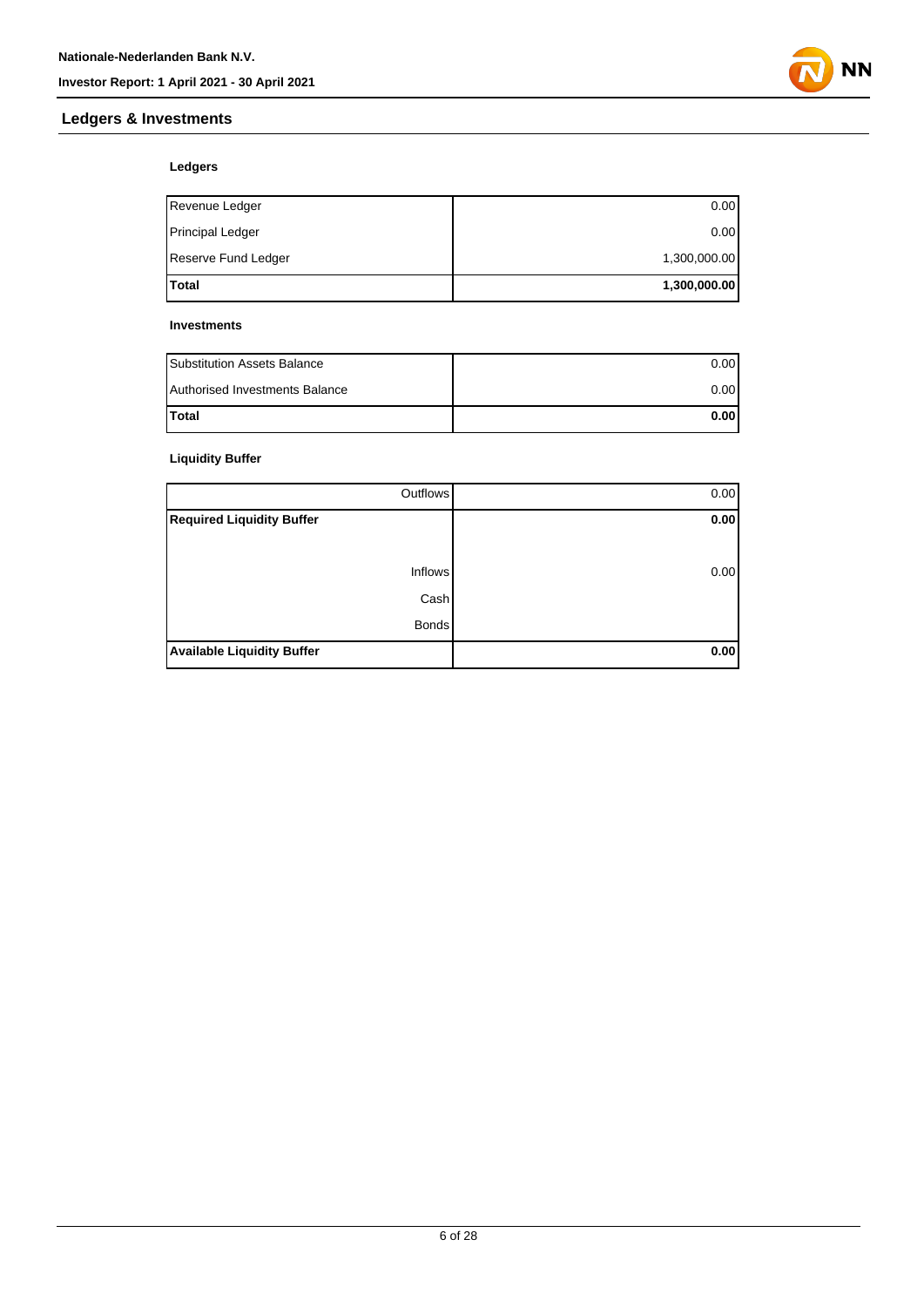#### **Regulatory Information**

#### **CRR Article 129**

**Article 129 CRR "Exposures in the form of covered bonds" (7) Exposures in the form of covered bonds are eligible for preferential treatment, provided that the institution investing in the covered bonds can demonstrate to the competent authorities that: (a)** it receives portfolio information at least on: (i) the value of the covered pool and outstanding covered bonds; value of the cover pool table Portfolio characteristics

| value of the outstanding covered bonds table Covered Bonds                                                            |                                                                                                                   |
|-----------------------------------------------------------------------------------------------------------------------|-------------------------------------------------------------------------------------------------------------------|
| (ii) the geographical distribution and type of cover assets,<br>loan size, interest rate and currency risks;          |                                                                                                                   |
| geographical distribution of cover assets table 14 Geographical Distribution                                          |                                                                                                                   |
|                                                                                                                       | type of cover assets table Portfolio Characteristics                                                              |
|                                                                                                                       | Joan size table 3 Outstanding Loan Amount                                                                         |
|                                                                                                                       | interest rate risk and currency risk table Covered Bonds for coupon and currency information of the covered bonds |
|                                                                                                                       | table 10 Coupon for coupons of mortgages                                                                          |
|                                                                                                                       | table Counterparty Ratings & Triggers for IRS/TRS information                                                     |
|                                                                                                                       | See base prospectus for information about hedging                                                                 |
|                                                                                                                       | Only EUR denominated mortgages: see BP                                                                            |
| (iii) the maturity structure of cover assets and covered<br>bonds; and                                                |                                                                                                                   |
| maturity structure of cover assets table 6 Legal Maturity                                                             |                                                                                                                   |
| maturity structure of covered bonds table Covered Bonds                                                               |                                                                                                                   |
| (iv) the percentage of loans more than ninety days past<br>due;                                                       | table Delinguencies                                                                                               |
| (b) the issuer makes the information referred to in point (a)<br>available to the institution at least semi annually. | table Portfolio Characteristics                                                                                   |
|                                                                                                                       |                                                                                                                   |

#### **Overcollateralisation**

| Legally required minimum OC | table Asset Cover Test |
|-----------------------------|------------------------|
| Documented minimum OC       | table Asset Cover Test |
| Nominal OC                  | table Asset Cover Test |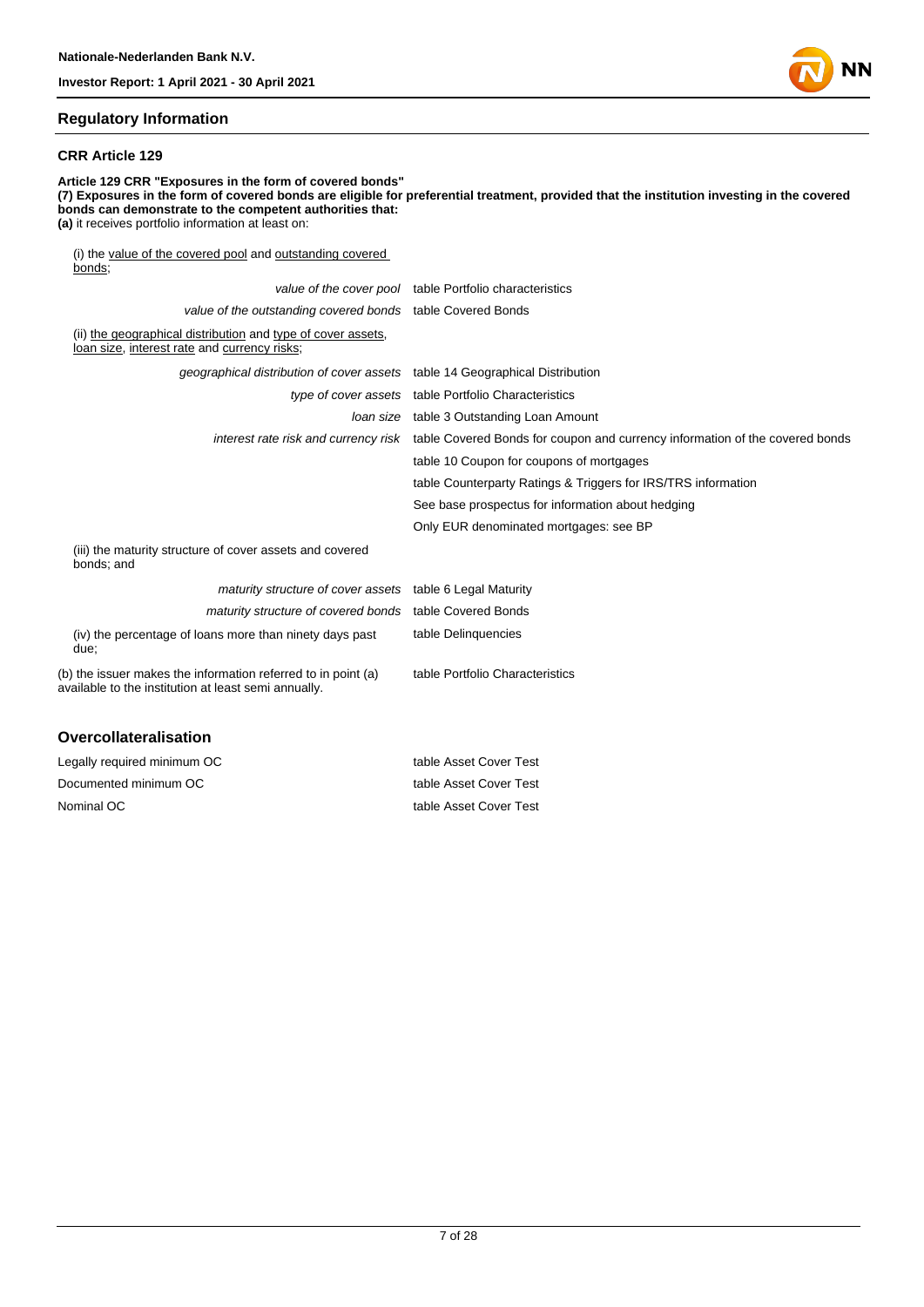## **Stratifications**

| <b>Portfolio Characteristics</b>                             |                             |
|--------------------------------------------------------------|-----------------------------|
| Principal amount                                             | 2,057,501,601.96            |
| Value of saving deposits                                     | 126,906,255.33              |
| Net principal balance                                        | 1,930,595,346.63            |
| <b>Construction Deposits</b>                                 | 2,694,910.34                |
| Net principal balance excl. Construction and Saving Deposits | 1,927,900,436.29            |
| Number of loans                                              | 8,732                       |
| Number of loanparts                                          | 19,879                      |
| Average principal balance (borrower)                         | 221,094.29                  |
| Average principal balance (loanpart)                         | 97,117.33                   |
| Weighted average current interest rate                       | 2.63%                       |
| Weighted average maturity (in years)                         | 31.67                       |
| Weighted average remaining time to interest reset (in years) | 11.67                       |
| Weighted average seasoning (in years)                        | 6.83                        |
| Weighted average CLTOMV                                      | 77.23%                      |
| Weighted average CLTIMV                                      | 59.62%                      |
| Maximum current interest rate                                | 7.30%                       |
| Minimum current interest rate                                | 0.77%                       |
| Type of cover assets:                                        | Dutch Residential Mortgages |
| Currency Portfolio:                                          | <b>EUR</b>                  |
| Frequency of publication National Transparancy Template:     | Monthly                     |

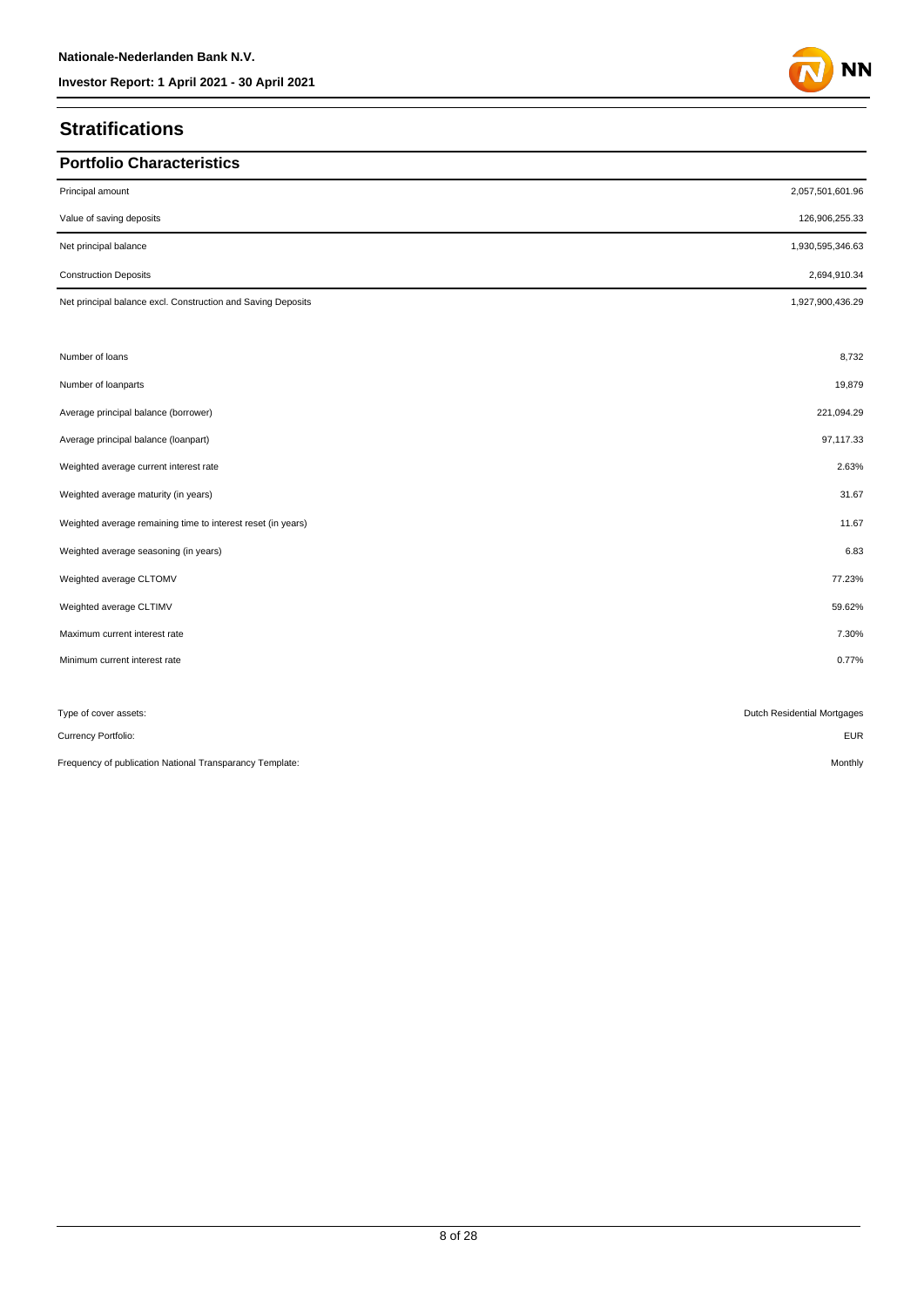## **1. Delinquencies**

| From $(>)$ | Until $($ <= $)$ | <b>Arrears Amount</b> | Aggregate<br><b>Outstanding Not.</b><br>Amount | % of Total | Nr of Mortgage<br>Loans | % of Total | Weighted<br>Average<br>Coupon | Weighted<br>Average<br><b>Maturity</b> | Weighted<br>Average<br><b>CLTIMV</b> |
|------------|------------------|-----------------------|------------------------------------------------|------------|-------------------------|------------|-------------------------------|----------------------------------------|--------------------------------------|
|            | Performing       | 0.00                  | 1,927,261,984.90                               | 99.83%     | 8,713                   | 99.78%     | 2.63%                         | 31.55                                  | 59.50%                               |
| $\leq$     | 30 days          | 2,962.71              | 2,080,136.58                                   | 0.11%      | 13                      | 0.15%      | 2.67%                         | 33.81                                  | 58.55%                               |
| 30 days    | 60 days          | 3,384.16              | 722,807.54                                     | 0.04%      | 4                       | 0.05%      | 2.75%                         | 37.87                                  | 60.57%                               |
| 60 days    | 90 days          | 4,503.83              | 530,417.61                                     | 0.03%      | $\overline{2}$          | 0.02%      | 2.33%                         | 24.41                                  | 65.52%                               |
| 90 days    | 120 days         | 0.00                  | 0.00                                           | 0.00%      | 0                       | 0.00%      | 0.00%                         | 0.00                                   | 0.00%                                |
| 120 days   | 150 days         | 0.00                  | 0.00                                           | 0.00%      | $\mathbf 0$             | 0.00%      | 0.00%                         | 0.00                                   | 0.00%                                |
| 150 days   | 180 days         | 0.00                  | 0.00                                           | 0.00%      | 0                       | 0.00%      | 0.00%                         | 0.00                                   | 0.00%                                |
| 180 days   | $\geq$           | 0.00                  | 0.00                                           | 0.00%      | $\mathbf 0$             | 0.00%      | 0.00%                         | 0.00                                   | 0.00%                                |
|            | <b>Total</b>     | 10.850.70             | 1,930,595,346.63                               | 100.00%    | 8,732                   | 100.00%    | 2.63%                         | 31.67                                  | 59.62%                               |

**NN**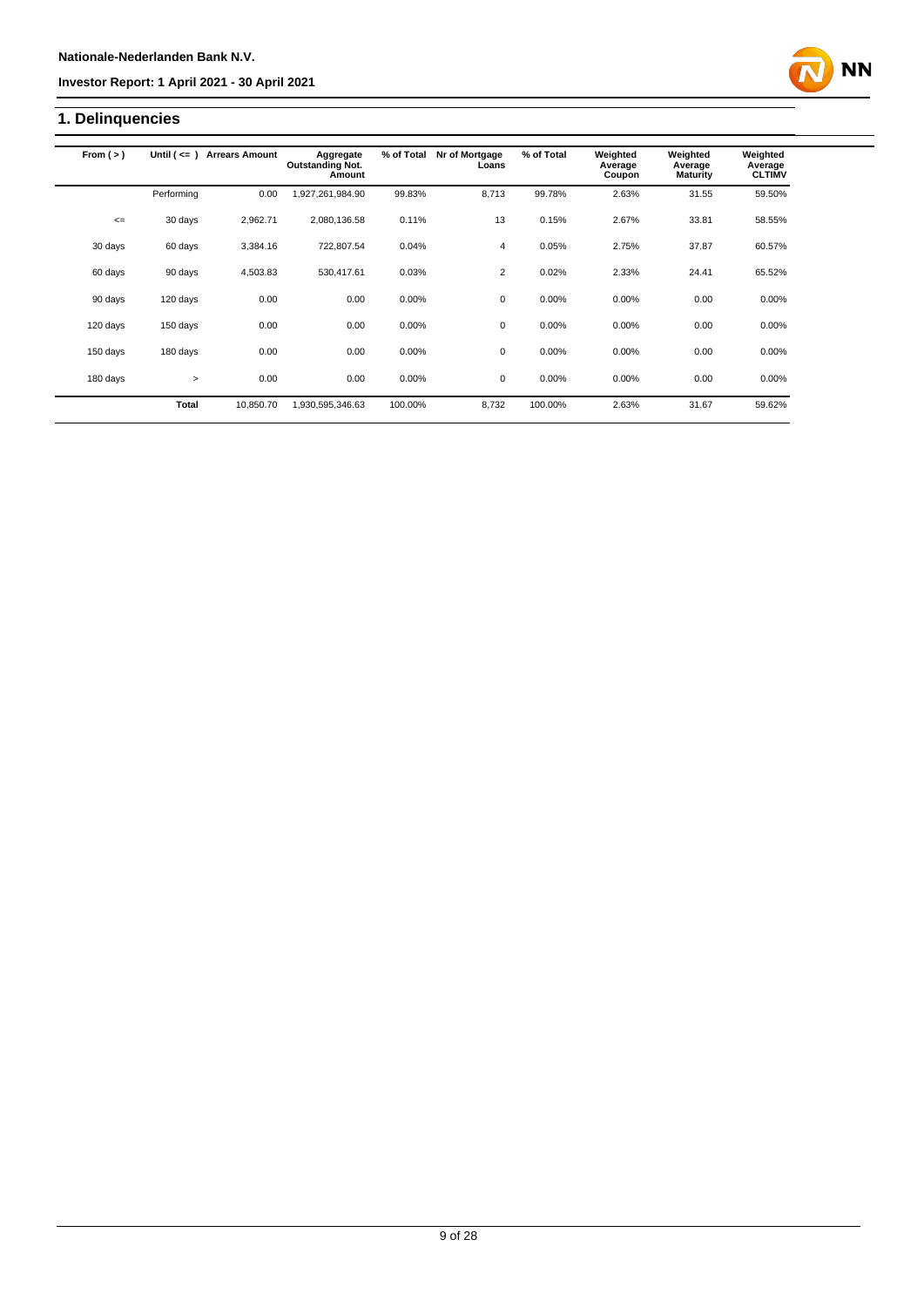

## **2. Redemption Type**

| Description         |       | Aggregate Outstanding<br>Amount | % of Total | Nr of<br>Loanparts | % of Total | Weighted<br>Average<br>Coupon | Weighted<br>Average<br>Maturity | Weighted<br>average<br><b>CLtIMV</b> |
|---------------------|-------|---------------------------------|------------|--------------------|------------|-------------------------------|---------------------------------|--------------------------------------|
| Annuity             |       | 711,539,875.35                  | 36.86%     | 7,157              | 36.00%     | 2.45%                         | 25.79                           | 66.07%                               |
| <b>Bank Savings</b> |       | 323,822,828.01                  | 16.77%     | 3,235              | 16.27%     | 3.06%                         | 16.48                           | 56.52%                               |
| Investment          |       | 58.749.998.72                   | 3.04%      | 327                | 1.64%      | 2.61%                         | 15.37                           | 60.12%                               |
| Interest Only       |       | 723,357,589.76                  | 37.47%     | 7,716              | 38.81%     | 2.62%                         | 47.85                           | 55.58%                               |
| Linear              |       | 38.702.900.17                   | 2.00%      | 444                | 2.23%      | 2.34%                         | 24.90                           | 59.87%                               |
| Life                |       | 59.937.142.13                   | 3.10%      | 696                | 3.50%      | 2.64%                         | 9.40                            | 51.18%                               |
| Savings             |       | 14.485.012.49                   | 0.75%      | 304                | 1.53%      | 3.03%                         | 12.20                           | 46.57%                               |
|                     | Total | 1,930,595,346.63                | 100.00%    | 19,879             | 100.00%    | 2.63%                         | 31.55                           | 59.62%                               |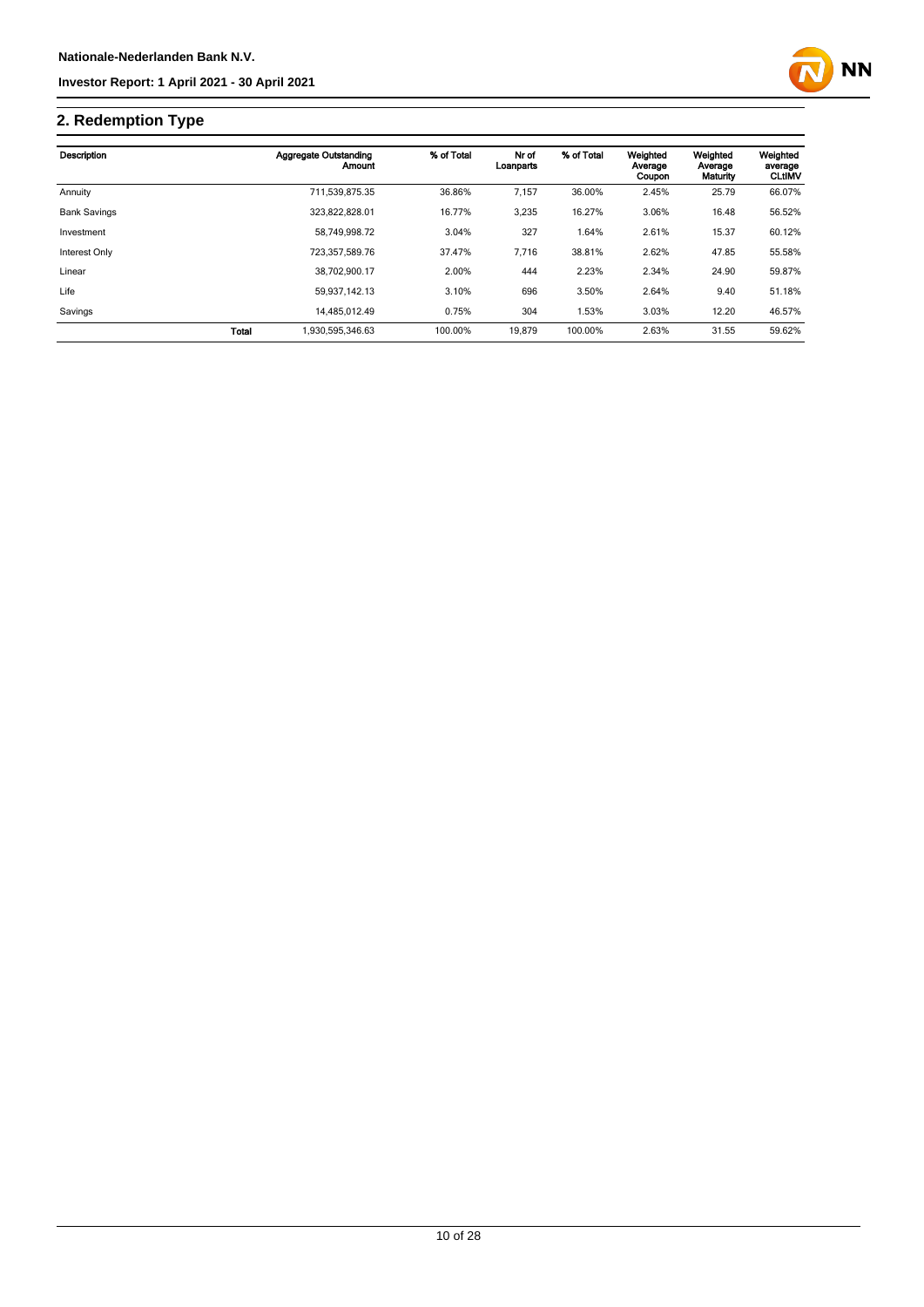## **3. Outstanding Loan Amount**

| From $(>)$ - Until $(<=)$ |              | <b>Aggregate Outstanding</b><br><b>Amount</b> | % of Total | Nr of Loans | % of Total | Weighted<br>Average<br>Coupon | Weighted<br>Average<br>Maturity | Weighted<br>average<br><b>CLtIMV</b> |
|---------------------------|--------------|-----------------------------------------------|------------|-------------|------------|-------------------------------|---------------------------------|--------------------------------------|
| $= 25.000$                |              | 32.797.17                                     | 0.00%      | 3           | 0.03%      | 4.34%                         | 4.87                            | 16.41%                               |
| 25,000 - 50,000           |              | 1,632,697.84                                  | 0.08%      | 37          | 0.42%      | 2.62%                         | 38.47                           | 14.07%                               |
| 50,000 - 75,000           |              | 30,167,504.94                                 | 1.56%      | 476         | 5.45%      | 2.62%                         | 45.02                           | 23.82%                               |
| 75,000 - 100,000          |              | 52,380,563.48                                 | 2.71%      | 591         | 6.77%      | 2.69%                         | 39.29                           | 34.98%                               |
| 100,000 - 150,000         |              | 213,272,920.43                                | 11.05%     | 1,683       | 19.27%     | 2.65%                         | 34.81                           | 48.65%                               |
| 150,000 - 200,000         |              | 315,318,696.38                                | 16.33%     | 1,800       | 20.61%     | 2.61%                         | 32.76                           | 57.06%                               |
| 200,000 - 250,000         |              | 326,797,619.20                                | 16.93%     | 1,458       | 16.70%     | 2.60%                         | 30.52                           | 62.18%                               |
| 250,000 - 300,000         |              | 273,658,321.25                                | 14.17%     | 1,003       | 11.49%     | 2.62%                         | 31.00                           | 62.99%                               |
| 300,000 - 350,000         |              | 200,958,523.91                                | 10.41%     | 620         | 7.10%      | 2.68%                         | 29.86                           | 64.90%                               |
| 350,000 - 400,000         |              | 137,223,977.28                                | 7.11%      | 368         | 4.21%      | 2.69%                         | 28.77                           | 65.14%                               |
| 400,000 - 450,000         |              | 94,874,580.83                                 | 4.91%      | 224         | 2.57%      | 2.63%                         | 30.71                           | 65.14%                               |
| 450,000 - 500,000         |              | 61,939,769.76                                 | 3.21%      | 131         | 1.50%      | 2.68%                         | 27.95                           | 65.93%                               |
| 500,000 - 550,000         |              | 48,292,142.86                                 | 2.50%      | 92          | 1.05%      | 2.59%                         | 29.86                           | 64.34%                               |
| 550,000 - 600,000         |              | 35,405,211.50                                 | 1.83%      | 62          | 0.71%      | 2.62%                         | 31.03                           | 65.50%                               |
| 600,000 - 650,000         |              | 23,024,277.98                                 | 1.19%      | 37          | 0.42%      | 2.56%                         | 31.54                           | 62.60%                               |
| 650,000 - 700,000         |              | 24,296,703.43                                 | 1.26%      | 36          | 0.41%      | 2.45%                         | 27.74                           | 65.27%                               |
| 700,000 - 750,000         |              | 18,864,661.17                                 | 0.98%      | 26          | 0.30%      | 2.51%                         | 29.38                           | 63.13%                               |
| 750,000 - 800,000         |              | 15,545,062.76                                 | 0.81%      | 20          | 0.23%      | 2.60%                         | 26.81                           | 64.21%                               |
| 800,000 - 850,000         |              | 18,890,297.88                                 | 0.98%      | 23          | 0.26%      | 2.52%                         | 31.53                           | 63.08%                               |
| 850,000 - 900,000         |              | 15,668,638.12                                 | 0.81%      | 18          | 0.21%      | 2.77%                         | 31.21                           | 69.63%                               |
| 900,000 - 950,000         |              | 17,524,625.06                                 | 0.91%      | 19          | 0.22%      | 2.58%                         | 29.23                           | 64.25%                               |
| 950,000 - 1,000,000       |              | 4,825,753.40                                  | 0.25%      | 5           | 0.06%      | 2.77%                         | 23.93                           | 65.07%                               |
| >1.000.000                |              |                                               |            |             |            |                               |                                 |                                      |
| Unknown                   |              |                                               |            |             |            |                               |                                 |                                      |
|                           | <b>Total</b> | 1,930,595,346.63                              | 100.00%    | 8,732       | 100.00%    | 2.63%                         | 31.55                           | 59.62%                               |
| Average                   | 298,483      |                                               |            |             |            |                               |                                 |                                      |

**NN** 

| Average | 298,483 |
|---------|---------|
| Minimum | 1.107   |
| Maximum | 984,447 |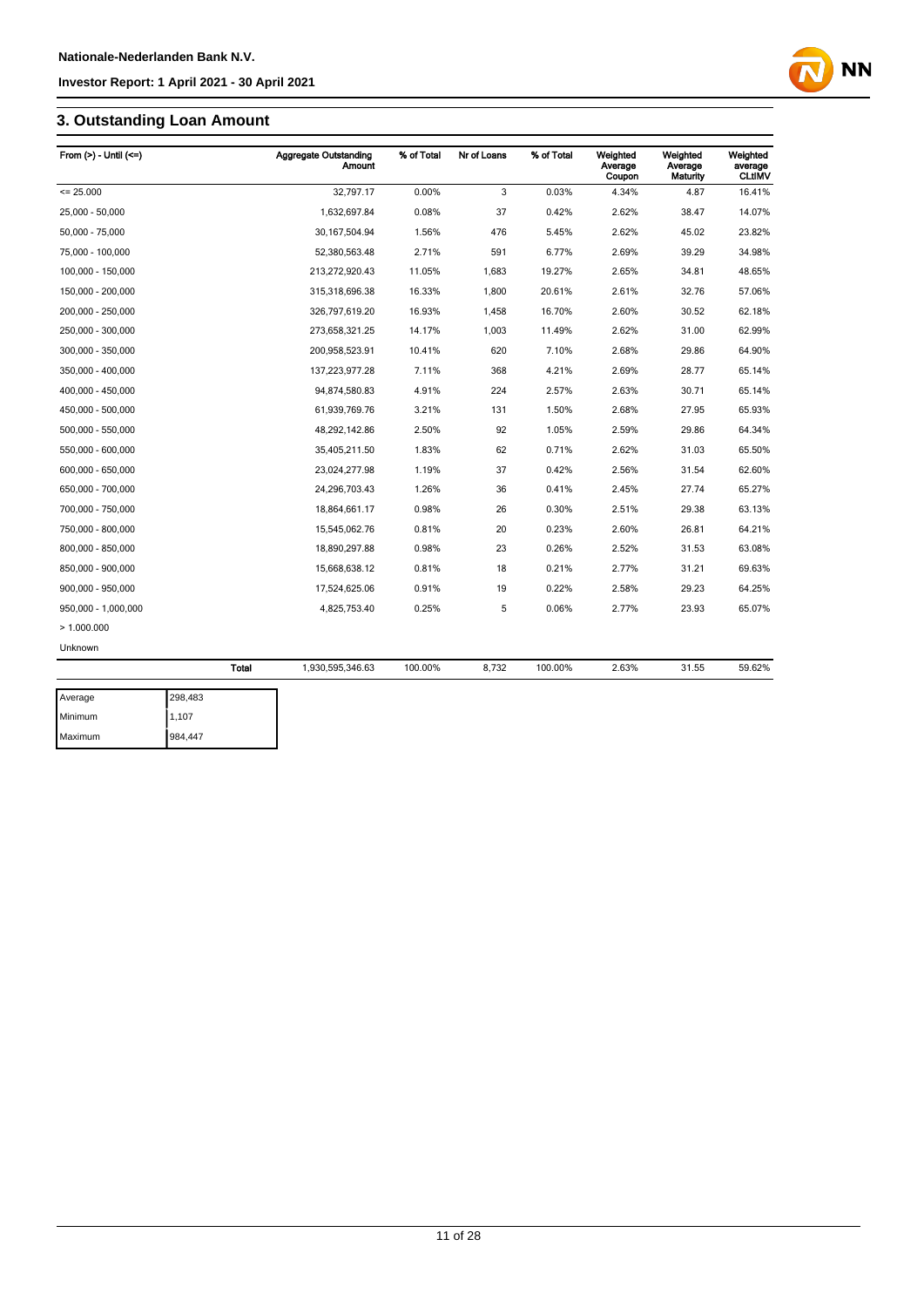## **4. Origination Year**

| From $(>=)$ - Until $($ | <b>Aggregate Outstanding</b><br><b>Amount</b> | % of Total | Nr of<br>Loanparts | % of Total | Weighted<br>Average<br>Coupon | Weighted<br>Average<br><b>Maturity</b> | Weighted<br>average<br><b>CLtIMV</b> |
|-------------------------|-----------------------------------------------|------------|--------------------|------------|-------------------------------|----------------------------------------|--------------------------------------|
| < 1995                  | 3,834,831.11                                  | 0.20%      | 73                 | 0.37%      | 2.93%                         | 53.45                                  | 25.79%                               |
| 1995 - 1996             | 1,562,512.15                                  | 0.08%      | 35                 | 0.18%      | 2.77%                         | 57.85                                  | 26.23%                               |
| 1996 - 1997             | 4,184,561.91                                  | 0.22%      | 93                 | 0.47%      | 2.58%                         | 40.09                                  | 26.74%                               |
| 1997 - 1998             | 6,221,419.91                                  | 0.32%      | 130                | 0.65%      | 2.73%                         | 41.64                                  | 32.53%                               |
| 1998 - 1999             | 10,934,620.76                                 | 0.57%      | 179                | 0.90%      | 2.70%                         | 35.38                                  | 38.31%                               |
| 1999 - 2000             | 18,251,207.54                                 | 0.95%      | 308                | 1.55%      | 2.51%                         | 44.20                                  | 37.65%                               |
| 2000 - 2001             | 8,795,083.36                                  | 0.46%      | 139                | 0.70%      | 2.34%                         | 43.59                                  | 38.09%                               |
| 2001 - 2002             | 11,918,059.04                                 | 0.62%      | 164                | 0.82%      | 2.85%                         | 50.20                                  | 39.38%                               |
| 2002 - 2003             | 11,745,897.00                                 | 0.61%      | 154                | 0.77%      | 2.84%                         | 52.29                                  | 44.02%                               |
| 2003 - 2004             | 18,274,747.33                                 | 0.95%      | 214                | 1.08%      | 2.66%                         | 51.18                                  | 46.24%                               |
| 2004 - 2005             | 28,007,422.79                                 | 1.45%      | 340                | 1.71%      | 2.69%                         | 50.85                                  | 48.04%                               |
| 2005 - 2006             | 46,645,720.38                                 | 2.42%      | 496                | 2.50%      | 2.55%                         | 43.19                                  | 51.08%                               |
| 2006 - 2007             | 45,652,850.02                                 | 2.36%      | 468                | 2.35%      | 2.82%                         | 36.91                                  | 56.68%                               |
| 2007 - 2008             | 21,834,685.63                                 | 1.13%      | 293                | 1.47%      | 2.95%                         | 51.46                                  | 54.37%                               |
| 2008 - 2009             | 57,887,032.58                                 | 3.00%      | 504                | 2.54%      | 2.60%                         | 48.45                                  | 57.97%                               |
| 2009 - 2010             | 96,017,475.84                                 | 4.97%      | 738                | 3.71%      | 2.70%                         | 32.94                                  | 60.84%                               |
| 2010 - 2011             | 72,210,354.77                                 | 3.74%      | 633                | 3.18%      | 2.10%                         | 43.85                                  | 54.74%                               |
| 2011 - 2012             | 115,916,976.50                                | 6.00%      | 1,157              | 5.82%      | 2.64%                         | 49.92                                  | 52.99%                               |
| 2012 - 2013             | 115,413,562.46                                | 5.98%      | 1,304              | 6.56%      | 3.23%                         | 39.41                                  | 51.38%                               |
| 2013 - 2014             | 131,493,194.26                                | 6.81%      | 1,539              | 7.74%      | 3.42%                         | 20.29                                  | 49.41%                               |
| 2014 - 2015             | 68,104,552.02                                 | 3.53%      | 671                | 3.38%      | 3.29%                         | 21.76                                  | 51.00%                               |
| 2015 - 2016             | 46,682,043.10                                 | 2.42%      | 516                | 2.60%      | 2.96%                         | 22.02                                  | 52.88%                               |
| 2016 - 2017             | 149, 104, 808. 35                             | 7.72%      | 1,455              | 7.32%      | 2.74%                         | 23.86                                  | 57.57%                               |
| 2017 - 2018             | 111,581,827.58                                | 5.78%      | 1,066              | 5.36%      | 2.64%                         | 23.45                                  | 60.38%                               |
| 2018 - 2019             | 230,298,643.04                                | 11.93%     | 2,033              | 10.23%     | 2.55%                         | 25.97                                  | 68.27%                               |
| 2019 - 2020             | 444, 112, 177.61                              | 23.00%     | 4,362              | 21.94%     | 2.23%                         | 26.96                                  | 70.91%                               |
| $2020 =$                | 53,909,079.59                                 | 2.79%      | 815                | 4.10%      | 1.91%                         | 26.68                                  | 68.35%                               |
| Unknown                 |                                               |            |                    |            |                               |                                        |                                      |
|                         | <b>Total</b><br>1,930,595,346.63              | 100.00%    | 19,879             | 100.00%    | 2.63%                         | 31.55                                  | 59.62%                               |



12 of 28

**NN**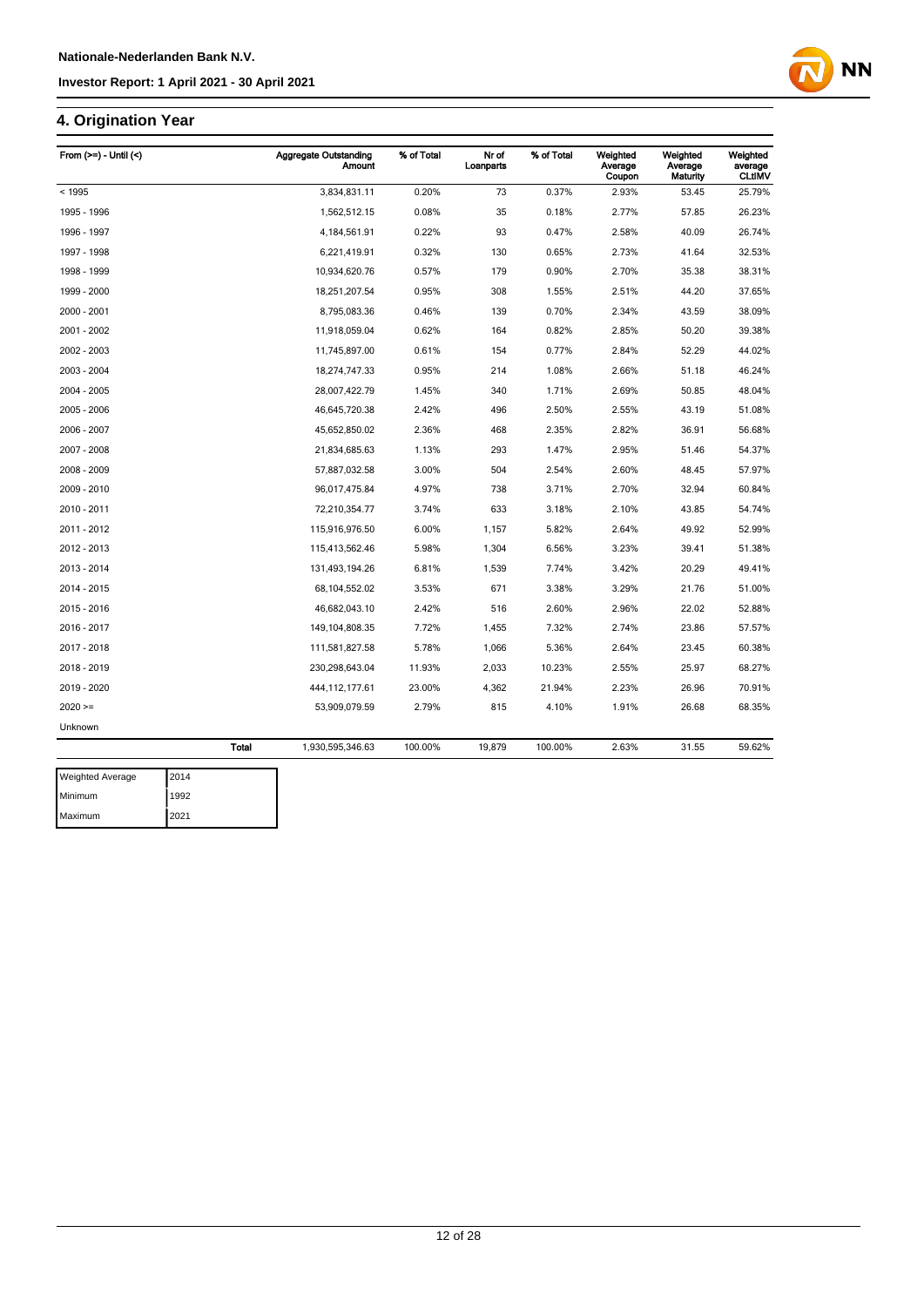# **NN**

#### **5. Seasoning**

Maximum 29 Years

| From $(>=)$ - Until $($ |              | <b>Aggregate Outstanding</b><br><b>Amount</b> | % of Total | Nr of<br>Loanparts | % of Total | Weighted<br>Average<br>Coupon | Weighted<br>Average<br>Maturity | Weighted<br>average<br><b>CLtIMV</b> |
|-------------------------|--------------|-----------------------------------------------|------------|--------------------|------------|-------------------------------|---------------------------------|--------------------------------------|
| 1 Year                  |              | 21,850,491.15                                 | 1.13%      | 407                | 2.05%      | 2.02%                         | 26.47                           | 68.04%                               |
| 1 Year - 2 Years        |              | 380,238,723.98                                | 19.70%     | 3,884              | 19.54%     | 2.09%                         | 27.02                           | 70.95%                               |
| 2 Years - 3 Years       |              | 256,492,110.31                                | 13.29%     | 2,296              | 11.55%     | 2.58%                         | 26.40                           | 69.25%                               |
| 3 Years - 4 Years       |              | 113,450,946.06                                | 5.88%      | 1,047              | 5.27%      | 2.60%                         | 24.72                           | 65.10%                               |
| 4 Years - 5 Years       |              | 186,781,974.09                                | 9.67%      | 1,758              | 8.84%      | 2.68%                         | 23.77                           | 58.70%                               |
| 5 Years - 6 Years       |              | 60,814,175.85                                 | 3.15%      | 690                | 3.47%      | 2.86%                         | 22.39                           | 53.71%                               |
| 6 Years - 7 Years       |              | 59,923,748.53                                 | 3.10%      | 577                | 2.90%      | 3.23%                         | 22.16                           | 51.79%                               |
| 7 Years - 8 Years       |              | 113,381,955.46                                | 5.87%      | 1,260              | 6.34%      | 3.34%                         | 20.95                           | 49.38%                               |
| 8 Years - 9 Years       |              | 123,430,357.81                                | 6.39%      | 1,441              | 7.25%      | 3.48%                         | 29.41                           | 50.98%                               |
| 9 Years - 10 Years      |              | 99,428,362.21                                 | 5.15%      | 1,079              | 5.43%      | 2.72%                         | 49.33                           | 52.51%                               |
| 10 Years - 11 Years     |              | 100,217,196.89                                | 5.19%      | 919                | 4.62%      | 2.34%                         | 48.94                           | 52.93%                               |
| 11 Years - 12 Years     |              | 67,885,986.69                                 | 3.52%      | 550                | 2.77%      | 2.36%                         | 35.72                           | 59.37%                               |
| 12 Years - 13 Years     |              | 96,892,858.56                                 | 5.02%      | 750                | 3.77%      | 2.73%                         | 39.46                           | 59.82%                               |
| 13 Years - 14 Years     |              | 24,054,039.79                                 | 1.25%      | 297                | 1.49%      | 2.72%                         | 52.06                           | 56.78%                               |
| 14 Years - 15 Years     |              | 34,248,631.51                                 | 1.77%      | 395                | 1.99%      | 2.98%                         | 40.10                           | 55.64%                               |
| 15 Years - 16 Years     |              | 52,263,181.71                                 | 2.71%      | 506                | 2.55%      | 2.61%                         | 39.03                           | 53.92%                               |
| 16 Years - 17 Years     |              | 33,526,985.80                                 | 1.74%      | 413                | 2.08%      | 2.62%                         | 48.78                           | 48.37%                               |
| 17 Years - 18 Years     |              | 23, 128, 404. 78                              | 1.20%      | 263                | 1.32%      | 2.56%                         | 52.63                           | 47.71%                               |
| 18 Years - 19 Years     |              | 11,953,085.51                                 | 0.62%      | 163                | 0.82%      | 2.89%                         | 49.36                           | 44.76%                               |
| 19 Years - 20 Years     |              | 13,039,908.53                                 | 0.68%      | 173                | 0.87%      | 2.84%                         | 52.65                           | 39.92%                               |
| 20 Years - 21 Years     |              | 9,122,089.34                                  | 0.47%      | 141                | 0.71%      | 2.56%                         | 44.03                           | 37.74%                               |
| 21 Years - 22 Years     |              | 14,265,351.46                                 | 0.74%      | 249                | 1.25%      | 2.55%                         | 46.04                           | 38.14%                               |
| 22 Years - 23 Years     |              | 14,839,929.39                                 | 0.77%      | 227                | 1.14%      | 2.51%                         | 38.51                           | 39.10%                               |
| 23 Years - 24 Years     |              | 7,906,969.43                                  | 0.41%      | 151                | 0.76%      | 2.81%                         | 37.59                           | 35.27%                               |
| 24 Years - 25 Years     |              | 4,756,883.50                                  | 0.25%      | 99                 | 0.50%      | 2.63%                         | 44.65                           | 27.43%                               |
| 25 Years - 26 Years     |              | 2,309,990.27                                  | 0.12%      | 57                 | 0.29%      | 2.42%                         | 45.57                           | 26.58%                               |
| 26 Years - 27 Years     |              | 1,775,931.71                                  | 0.09%      | 32                 | 0.16%      | 2.50%                         | 69.51                           | 20.69%                               |
| 27 Years - 28 Years     |              | 1,499,481.06                                  | 0.08%      | 36                 | 0.18%      | 3.29%                         | 43.81                           | 26.54%                               |
| 28 Years - 29 Years     |              | 670,063.28                                    | 0.03%      | 13                 | 0.07%      | 2.94%                         | 33.32                           | 26.37%                               |
| 29 Years - 30 Years     |              | 445,531.97                                    | 0.02%      | 6                  | 0.03%      | 3.43%                         | 75.43                           | 41.72%                               |
| $30$ Years $>=$         |              |                                               |            |                    |            |                               |                                 |                                      |
| Unknown                 |              |                                               |            |                    |            |                               |                                 |                                      |
|                         | <b>Total</b> | 1,930,595,346.63                              | 100.00%    | 19,879             | 100.00%    | 2.63%                         | 31.55                           | 59.62%                               |
| Weighted Average        | 7 Years      |                                               |            |                    |            |                               |                                 |                                      |
| Minimum                 | 0 Years      |                                               |            |                    |            |                               |                                 |                                      |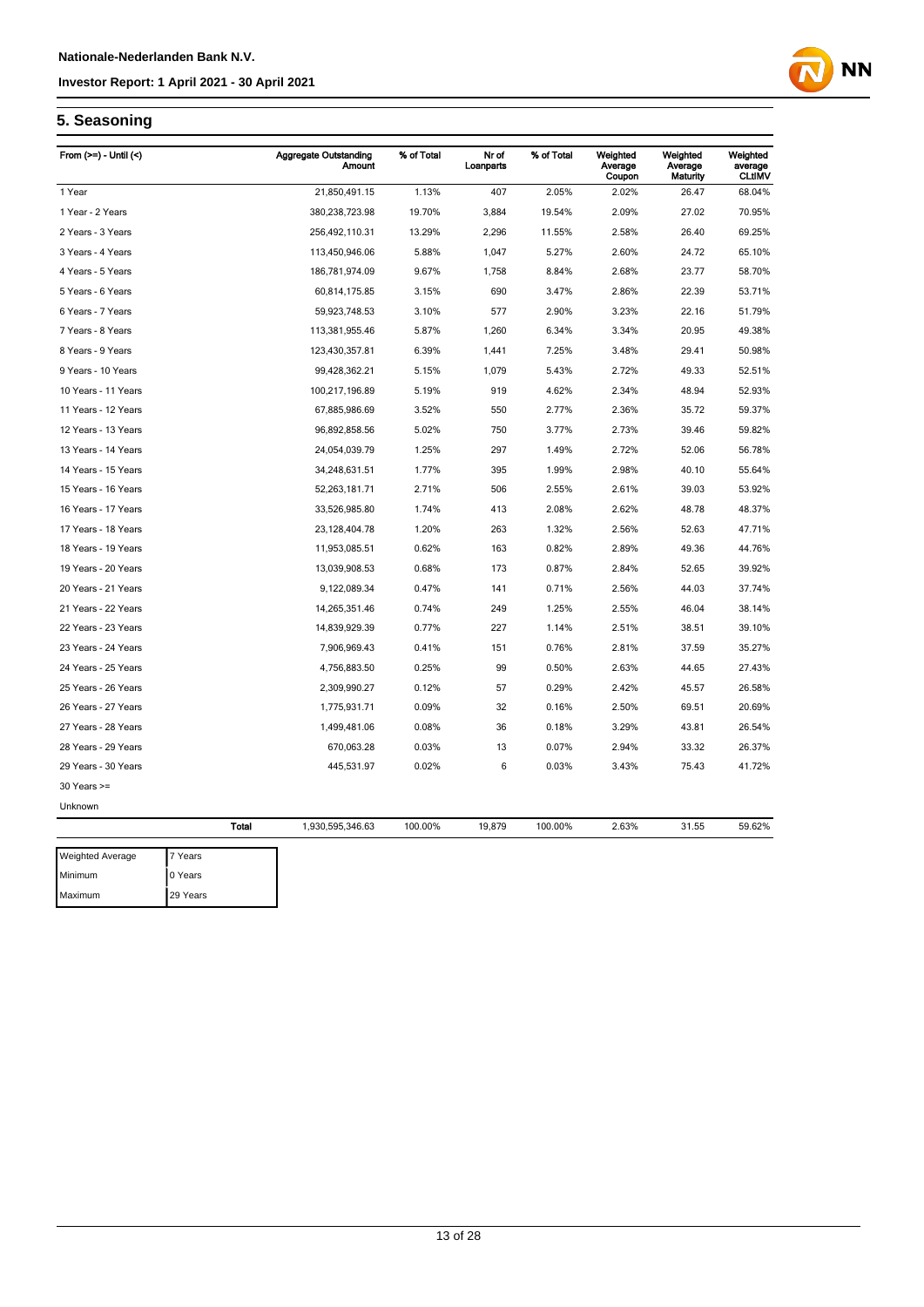## **6. Legal Maturity**

| From $(>=) -$ Until $($ |              | <b>Aggregate Outstanding</b><br><b>Amount</b> | % of Total | Nr of<br>Loanparts | % of Total | Weighted<br>Average<br>Coupon | Weighted<br>Average<br><b>Maturity</b> | Weighted<br>average<br><b>CLtIMV</b> |
|-------------------------|--------------|-----------------------------------------------|------------|--------------------|------------|-------------------------------|----------------------------------------|--------------------------------------|
| 2015 - 2020             |              |                                               |            |                    |            |                               |                                        |                                      |
| 2020 - 2025             |              | 9,453,884.69                                  | 0.49%      | 232                | 1.17%      | 2.67%                         | 2.17                                   | 39.38%                               |
| 2025 - 2030             |              | 40,603,243.58                                 | 2.10%      | 756                | 3.80%      | 2.77%                         | 6.77                                   | 43.31%                               |
| 2030 - 2035             |              | 124,811,958.06                                | 6.46%      | 1,629              | 8.19%      | 3.05%                         | 11.41                                  | 49.88%                               |
| 2035 - 2040             |              | 233,013,724.42                                | 12.07%     | 2,073              | 10.43%     | 2.84%                         | 16.37                                  | 59.69%                               |
| 2040 - 2045             |              | 331,436,138.53                                | 17.17%     | 3,274              | 16.47%     | 3.02%                         | 21.59                                  | 55.75%                               |
| 2045 - 2050             |              | 843,444,974.37                                | 43.69%     | 7,621              | 38.34%     | 2.42%                         | 27.03                                  | 67.29%                               |
| 2050 - 2055             |              | 38,629,178.89                                 | 2.00%      | 594                | 2.99%      | 1.71%                         | 29.02                                  | 68.96%                               |
| 2055 - 2060             |              |                                               |            |                    |            |                               |                                        |                                      |
| 2060 - 2065             |              |                                               |            |                    |            |                               |                                        |                                      |
| 2065 - 2070             |              |                                               |            |                    |            |                               |                                        |                                      |
| 2070 - 2075             |              |                                               |            |                    |            |                               |                                        |                                      |
| 2075 - 2080             |              |                                               |            |                    |            |                               |                                        |                                      |
| 2080 - 2085             |              |                                               |            |                    |            |                               |                                        |                                      |
| 2085 - 2090             |              |                                               |            |                    |            |                               |                                        |                                      |
| 2090 - 2095             |              |                                               |            |                    |            |                               |                                        |                                      |
| 2095 - 2100             |              | 309,202,244.09                                | 16.02%     | 3,700              | 18.61%     | 2.56%                         | 78.58                                  | 48.36%                               |
| $2100 =$                |              |                                               |            |                    |            |                               |                                        |                                      |
| Unknown                 |              |                                               |            |                    |            |                               |                                        |                                      |
|                         | <b>Total</b> | 1,930,595,346.63                              | 100.00%    | 19,879             | 100.00%    | 2.63%                         | 31.55                                  | 59.62%                               |

**NN** 

| <b>Weighted Average</b> | 2052 |
|-------------------------|------|
| Minimum                 | 2021 |
| Maximum                 | 2099 |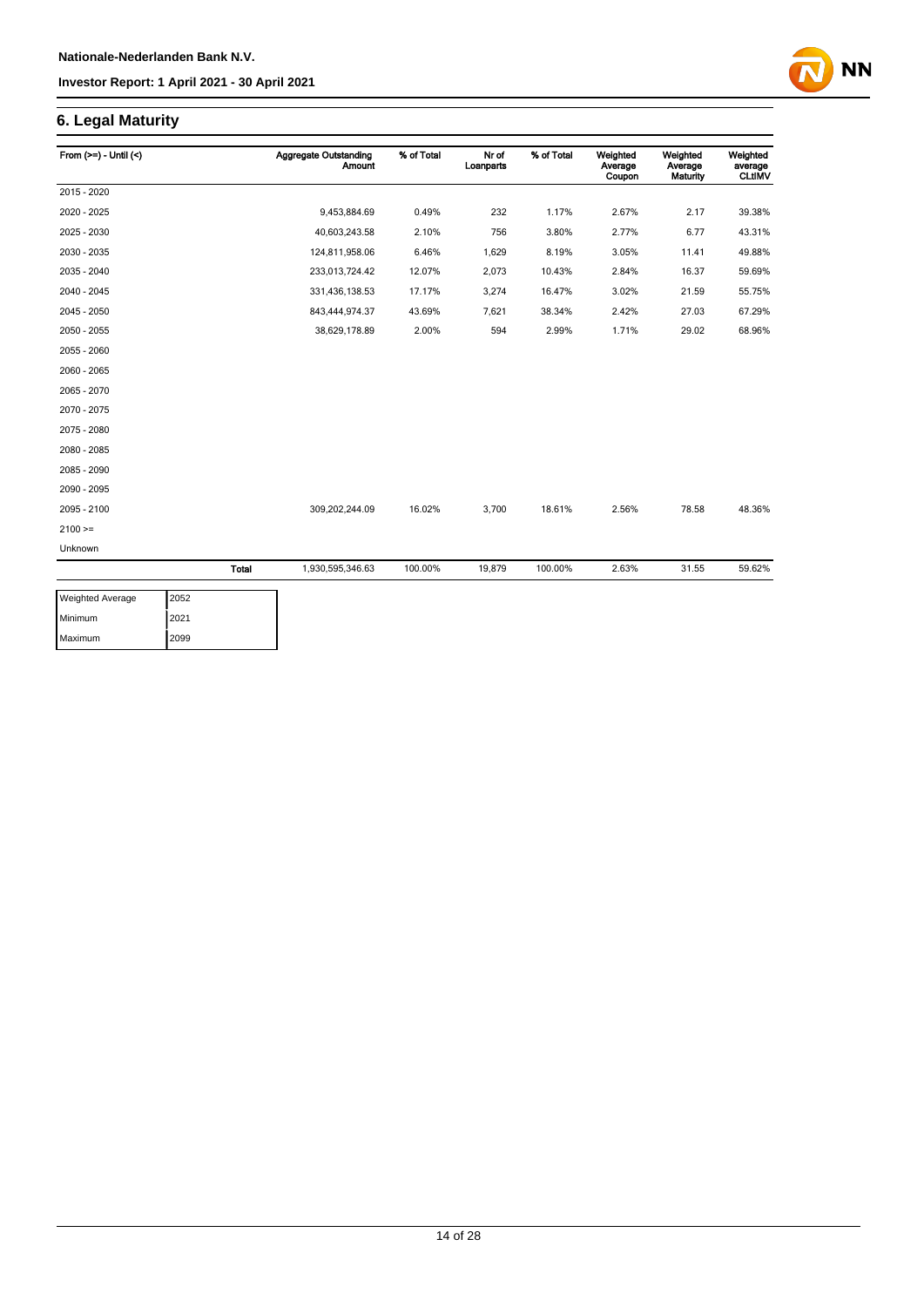## **7. Remaining Tenor**

Maximum 79 Years

| From $(>=)$ - Until $($ |              | <b>Aggregate Outstanding</b><br>Amount | % of Total | Nr of<br>Loanparts | % of Total | Weighted<br>Average<br>Coupon | Weighted<br>Average<br>Maturity | Weighted<br>average<br><b>CLtIMV</b> |
|-------------------------|--------------|----------------------------------------|------------|--------------------|------------|-------------------------------|---------------------------------|--------------------------------------|
| < 0 Year                |              |                                        |            |                    |            |                               |                                 |                                      |
| 0 Year - 1 Year         |              | 1,777,618.26                           | 0.09%      | 48                 | 0.24%      | 2.42%                         | 0.45                            | 34.67%                               |
| 1 Year - 2 Years        |              | 1,775,106.41                           | 0.09%      | 47                 | 0.24%      | 2.60%                         | 1.40                            | 40.21%                               |
| 2 Years - 3 Years       |              | 2,800,232.91                           | 0.15%      | 74                 | 0.37%      | 2.70%                         | 2.52                            | 38.29%                               |
| 3 Years - 4 Years       |              | 3,775,328.07                           | 0.20%      | 83                 | 0.42%      | 2.84%                         | 3.37                            | 43.80%                               |
| 4 Years - 5 Years       |              | 4,049,551.77                           | 0.21%      | 98                 | 0.49%      | 2.71%                         | 4.45                            | 43.31%                               |
| 5 Years - 6 Years       |              | 6,313,974.39                           | 0.33%      | 128                | 0.64%      | 2.77%                         | 5.47                            | 39.66%                               |
| 6 Years - 7 Years       |              | 9,380,130.10                           | 0.49%      | 172                | 0.87%      | 2.89%                         | 6.50                            | 42.42%                               |
| 7 Years - 8 Years       |              | 11,094,826.13                          | 0.57%      | 183                | 0.92%      | 2.79%                         | 7.54                            | 45.23%                               |
| 8 Years - 9 Years       |              | 12,395,820.64                          | 0.64%      | 205                | 1.03%      | 2.67%                         | 8.42                            | 44.66%                               |
| 9 Years - 10 Years      |              | 20,648,963.11                          | 1.07%      | 293                | 1.47%      | 2.75%                         | 9.56                            | 45.29%                               |
| 10 Years - 11 Years     |              | 26,493,203.02                          | 1.37%      | 362                | 1.82%      | 3.04%                         | 10.44                           | 50.07%                               |
| 11 Years - 12 Years     |              | 24,851,812.47                          | 1.29%      | 323                | 1.62%      | 3.42%                         | 11.50                           | 48.92%                               |
| 12 Years - 13 Years     |              | 28,860,630.45                          | 1.49%      | 344                | 1.73%      | 3.10%                         | 12.48                           | 52.17%                               |
| 13 Years - 14 Years     |              | 31,237,212.89                          | 1.62%      | 389                | 1.96%      | 2.84%                         | 13.48                           | 53.10%                               |
| 14 Years - 15 Years     |              | 53,944,242.24                          | 2.79%      | 471                | 2.37%      | 2.71%                         | 14.49                           | 57.20%                               |
| 15 Years - 16 Years     |              | 36,287,177.05                          | 1.88%      | 382                | 1.92%      | 3.08%                         | 15.39                           | 56.41%                               |
| 16 Years - 17 Years     |              | 22,349,021.46                          | 1.16%      | 236                | 1.19%      | 3.13%                         | 16.46                           | 56.75%                               |
| 17 Years - 18 Years     |              | 64,815,901.13                          | 3.36%      | 519                | 2.61%      | 2.81%                         | 17.55                           | 62.88%                               |
| 18 Years - 19 Years     |              | 59,256,891.43                          | 3.07%      | 459                | 2.31%      | 2.60%                         | 18.39                           | 63.26%                               |
| 19 Years - 20 Years     |              | 41,957,299.02                          | 2.17%      | 352                | 1.77%      | 2.36%                         | 19.47                           | 60.85%                               |
| 20 Years - 21 Years     |              | 37,917,556.25                          | 1.96%      | 367                | 1.85%      | 2.80%                         | 20.42                           | 60.68%                               |
| 21 Years - 22 Years     |              | 77,320,753.83                          | 4.01%      | 823                | 4.14%      | 3.39%                         | 21.56                           | 55.06%                               |
| 22 Years - 23 Years     |              | 109,711,903.41                         | 5.68%      | 1,153              | 5.80%      | 3.17%                         | 22.41                           | 52.02%                               |
| 23 Years - 24 Years     |              | 65, 142, 664. 41                       | 3.37%      | 596                | 3.00%      | 2.99%                         | 23.39                           | 55.68%                               |
| 24 Years - 25 Years     |              | 55,504,278.67                          | 2.87%      | 550                | 2.77%      | 2.61%                         | 24.49                           | 58.15%                               |
| 25 Years - 26 Years     |              | 162,974,484.73                         | 8.44%      | 1,429              | 7.19%      | 2.63%                         | 25.46                           | 60.25%                               |
| 26 Years - 27 Years     |              | 83,663,065.79                          | 4.33%      | 739                | 3.72%      | 2.52%                         | 26.54                           | 64.99%                               |
| 27 Years - 28 Years     |              | 215,459,610.09                         | 11.16%     | 1,797              | 9.04%      | 2.57%                         | 27.41                           | 70.08%                               |
| 28 Years - 29 Years     |              | 334,087,365.99                         | 17.30%     | 3,239              | 16.29%     | 2.10%                         | 28.37                           | 71.65%                               |
| 29 Years - 30 Years     |              | 15,546,476.42                          | 0.81%      | 318                | 1.60%      | 1.68%                         | 29.47                           | 66.84%                               |
| $30$ Years $>=$         |              | 309,202,244.09                         | 16.02%     | 3,700              | 18.61%     | 2.56%                         | 78.58                           | 48.36%                               |
| Unknown                 |              |                                        |            |                    |            |                               |                                 |                                      |
|                         | <b>Total</b> | 1,930,595,346.63                       | 100.00%    | 19,879             | 100.00%    | 2.63%                         | 31.55                           | 59.62%                               |
| <b>Weighted Average</b> | 32 Years     |                                        |            |                    |            |                               |                                 |                                      |
| Minimum                 | 0 Years      |                                        |            |                    |            |                               |                                 |                                      |

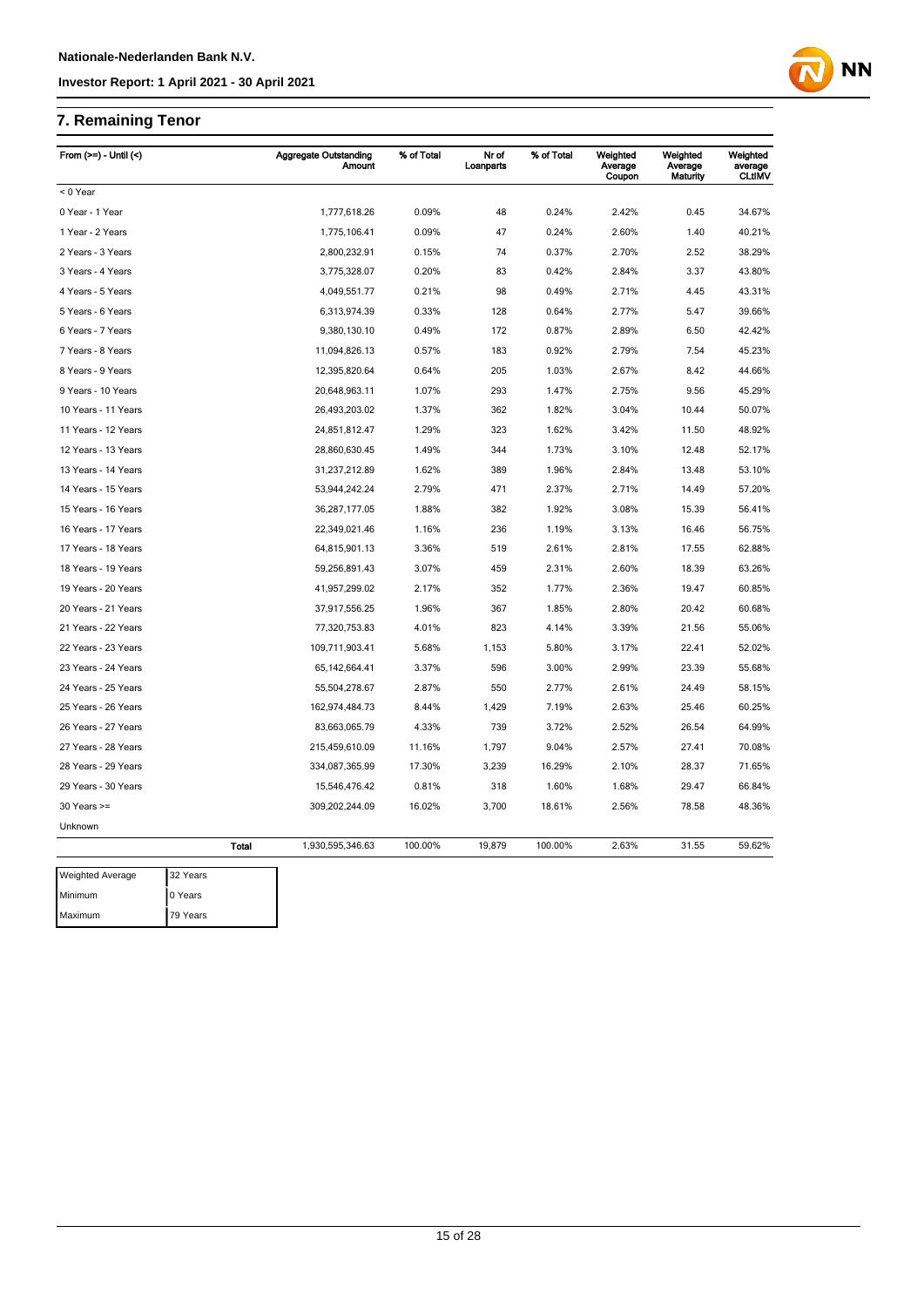

## **8. Current Loan to Original Market Value**

| From $(>)$ - Until $(<=)$   |       | <b>Aggregate Outstanding</b><br><b>Amount</b> | % of Total | Nr of Loans | % of Total | Weighted<br>Average<br>Coupon | Weighted<br>Average<br>Maturity | Weighted<br>average<br><b>CLtIMV</b> |
|-----------------------------|-------|-----------------------------------------------|------------|-------------|------------|-------------------------------|---------------------------------|--------------------------------------|
| <b>NHG</b>                  |       | 531,869,938.07                                | 27.55%     | 3,227       | 36.96%     | 2.53%                         | 27.80                           | 61.68%                               |
| $= 10%$                     |       | 733,040.51                                    | 0.04%      | 14          | 0.16%      | 2.21%                         | 47.36                           | 5.29%                                |
| 10% - 20%                   |       | 6,448,347.19                                  | 0.33%      | 87          | 1.00%      | 2.53%                         | 51.17                           | 11.29%                               |
| 20% - 30%                   |       | 16,320,034.79                                 | 0.85%      | 179         | 2.05%      | 2.51%                         | 46.47                           | 18.53%                               |
| 30% - 40%                   |       | 35,797,145.13                                 | 1.85%      | 302         | 3.46%      | 2.65%                         | 44.65                           | 25.21%                               |
| 40% - 50%                   |       | 74,544,239.26                                 | 3.86%      | 454         | 5.20%      | 2.63%                         | 41.48                           | 33.68%                               |
| 50% - 60%<br>106,850,855.21 |       | 5.53%                                         | 537        | 6.15%       | 2.70%      | 38.67                         | 41.90%                          |                                      |
| 60% - 70%                   |       | 184,215,386.96                                | 9.54%      | 758         | 8.68%      | 2.67%                         | 34.96                           | 49.83%                               |
| 70% - 80%                   |       | 274,456,960.44                                | 14.22%     | 995         | 11.39%     | 2.67%                         | 33.55                           | 57.69%                               |
| 80% - 90%                   |       | 366, 184, 471.05                              | 18.97%     | 1,173       | 13.43%     | 2.67%                         | 29.38                           | 65.91%                               |
| 90% - 100%                  |       | 333, 174, 928.02                              | 17.26%     | 1,006       | 11.52%     | 2.66%                         | 29.32                           | 74.69%                               |
| 100% - 110%                 |       |                                               |            |             |            |                               |                                 |                                      |
| 110% - 120%                 |       |                                               |            |             |            |                               |                                 |                                      |
| 120% - 130%                 |       |                                               |            |             |            |                               |                                 |                                      |
| 130% - 140%                 |       |                                               |            |             |            |                               |                                 |                                      |
| 140% - 150%                 |       |                                               |            |             |            |                               |                                 |                                      |
| $150\% >$                   |       |                                               |            |             |            |                               |                                 |                                      |
| Unknown                     |       |                                               |            |             |            |                               |                                 |                                      |
|                             | Total | 1,930,595,346.63                              | 100.00%    | 8,732       | 100.00%    | 2.63%                         | 31.55                           | 59.62%                               |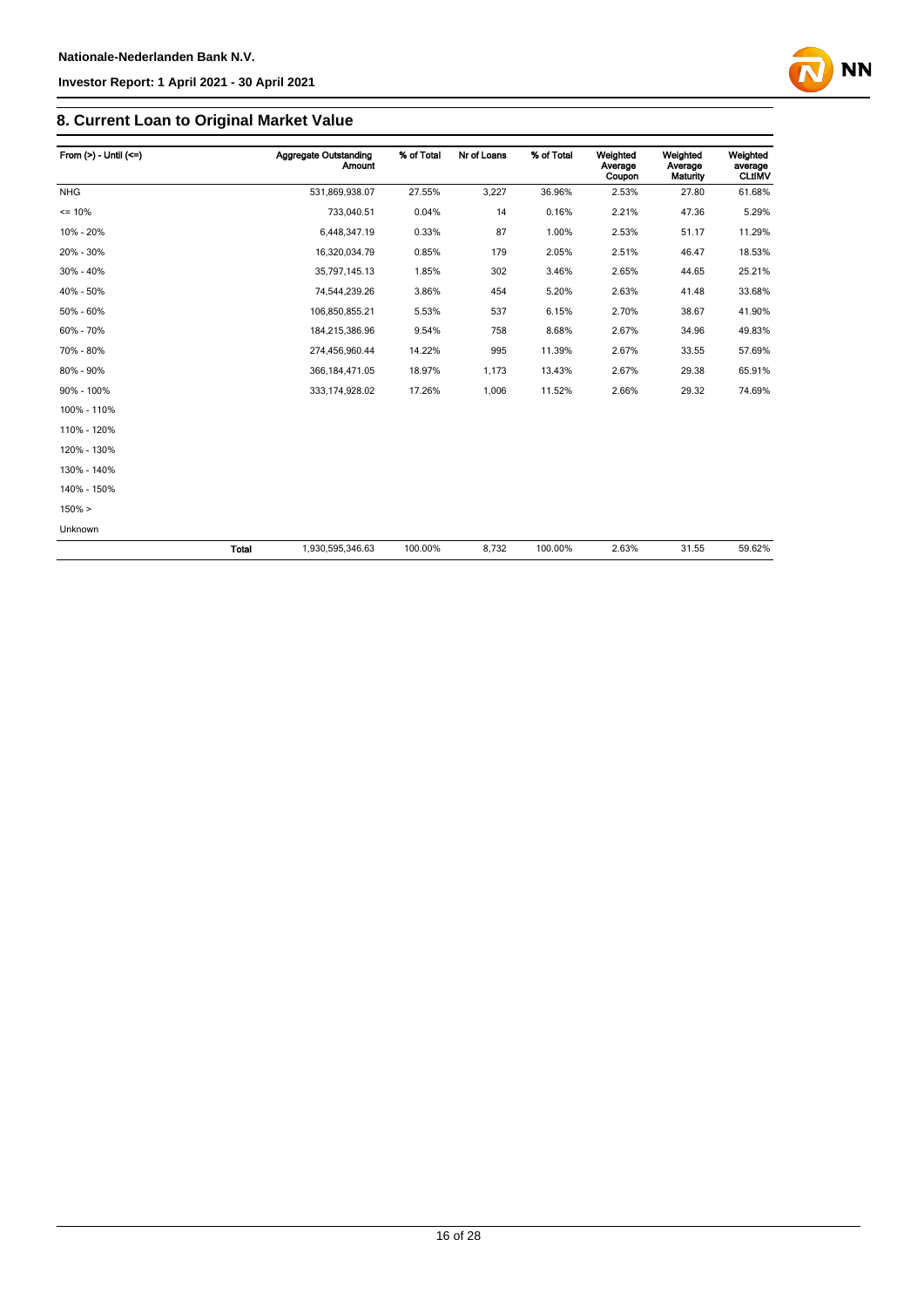

#### **9. Current Loan To Indexed Market Value**

| From $(>) -$ Until $(<=)$ |              | <b>Aggregate Outstanding</b><br>Amount | % of Total | Nr of Loans | % of Total | Weighted<br>Average<br>Coupon | Weighted<br>Average<br><b>Maturity</b> | Weighted<br>average<br><b>CLtIMV</b> |
|---------------------------|--------------|----------------------------------------|------------|-------------|------------|-------------------------------|----------------------------------------|--------------------------------------|
| <b>NHG</b>                |              | 531,869,938.07                         | 27.55%     | 3,227       | 36.96%     | 2.53%                         | 27.80                                  | 61.68%                               |
| $= 10%$                   |              | 3,959,296.30                           | 0.21%      | 59          | 0.68%      | 2.35%                         | 57.07                                  | 7.77%                                |
| 10% - 20%                 |              | 25, 131, 797. 77                       | 1.30%      | 290         | 3.32%      | 2.52%                         | 53.64                                  | 15.69%                               |
| 20% - 30%                 |              | 54,894,830.13                          | 2.84%      | 444         | 5.08%      | 2.71%                         | 43.70                                  | 25.54%                               |
| 30% - 40%                 |              | 108,725,847.62                         | 5.63%      | 601         | 6.88%      | 2.69%                         | 40.44                                  | 35.47%                               |
| 40% - 50%                 |              | 191,307,286.33                         | 9.91%      | 820         | 9.39%      | 2.80%                         | 35.26                                  | 45.39%                               |
| 50% - 60%                 |              | 293,604,367.95                         | 15.21%     | 1,057       | 12.10%     | 2.72%                         | 34.22                                  | 55.42%                               |
| 60 % - 70 %               |              | 329,434,343.68                         | 17.06%     | 1,085       | 12.43%     | 2.66%                         | 30.04                                  | 64.87%                               |
| 70% - 80%                 |              | 273,407,268.34                         | 14.16%     | 810         | 9.28%      | 2.63%                         | 28.35                                  | 74.62%                               |
| 80% - 90%                 |              | 112,685,913.96                         | 5.84%      | 326         | 3.73%      | 2.38%                         | 27.96                                  | 83.27%                               |
| 90% - 100%                |              | 5,574,456.48                           | 0.29%      | 13          | 0.15%      | 2.60%                         | 29.02                                  | 92.10%                               |
| 100% - 110%               |              |                                        |            |             |            |                               |                                        |                                      |
| 110% - 120%               |              |                                        |            |             |            |                               |                                        |                                      |
| 120% - 130%               |              |                                        |            |             |            |                               |                                        |                                      |
| 130% - 140%               |              |                                        |            |             |            |                               |                                        |                                      |
| 140% - 150%               |              |                                        |            |             |            |                               |                                        |                                      |
| $150\% >$                 |              |                                        |            |             |            |                               |                                        |                                      |
| Unknown                   |              |                                        |            |             |            |                               |                                        |                                      |
|                           | <b>Total</b> | 1,930,595,346.63                       | 100.00%    | 8,732       | 100.00%    | 2.63%                         | 31.55                                  | 59.62%                               |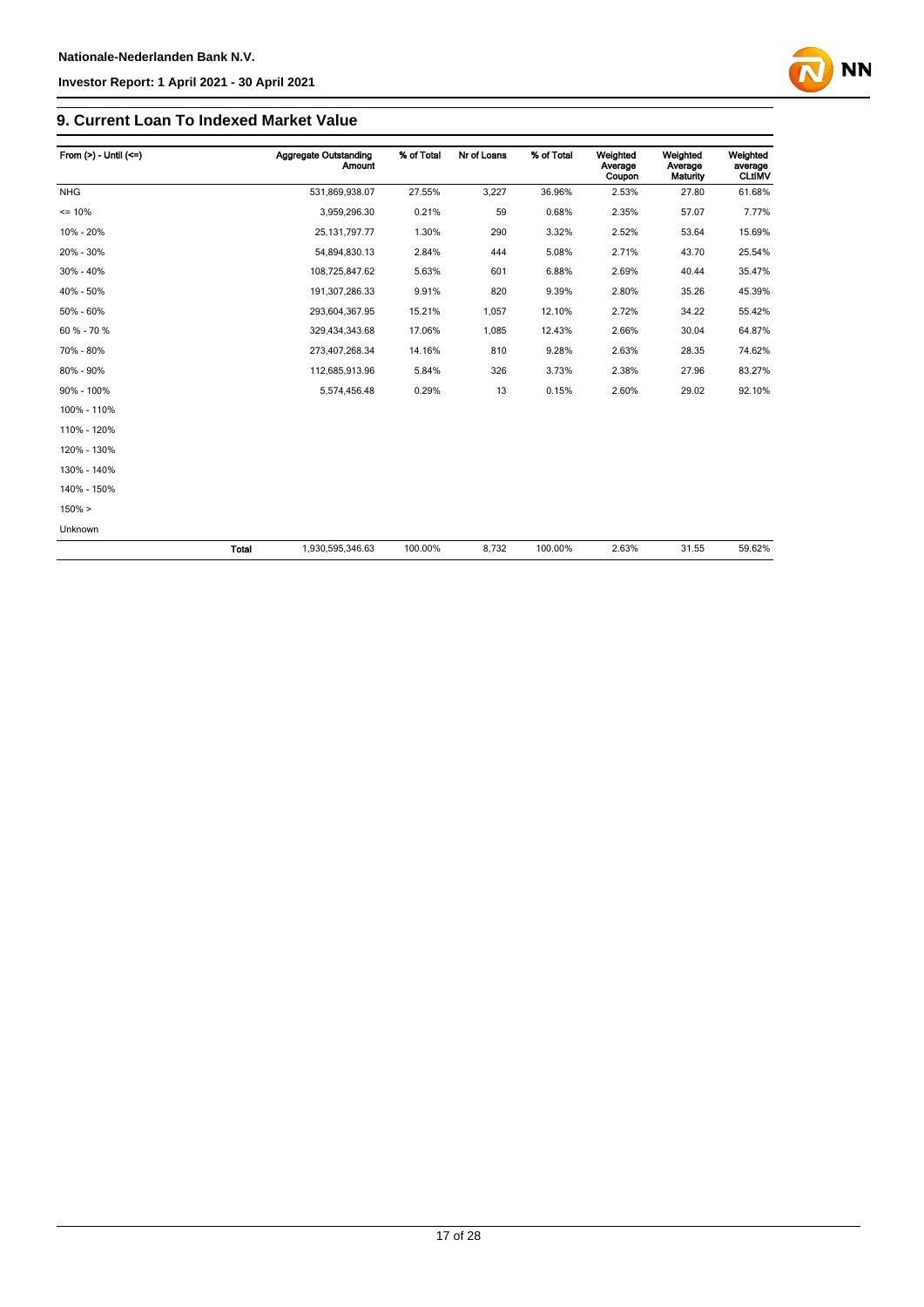

## **10. Loanpart Coupon (interest rate bucket)**

| From $(>) -$ Until $(<=)$            |              | <b>Aggregate Outstanding</b><br><b>Amount</b> | % of Total | Nr of<br>Loanparts | % of Total | Weighted<br>Average<br>Coupon | Weighted<br>Average<br>Maturity | Weighted<br>average<br><b>CLtIMV</b> |
|--------------------------------------|--------------|-----------------------------------------------|------------|--------------------|------------|-------------------------------|---------------------------------|--------------------------------------|
| $= 0.5%$                             |              |                                               |            |                    |            |                               |                                 |                                      |
| $0.5\% - 1.0\%$                      |              | 994.618.94                                    | 0.05%      | 13                 | 0.07%      | 0.89%                         | 53.45                           | 44.04%                               |
| $1.0\% - 1.5\%$                      |              | 112,055,160.33                                | 5.80%      | 1.416              | 7.12%      | 1.36%                         | 35.86                           | 51.99%                               |
| $1.5\% - 2.0\%$                      |              | 330,849,948.08                                | 17.14%     | 3,576              | 17.99%     | 1.76%                         | 32.26                           | 63.30%                               |
| $2.0\% - 2.5\%$<br>465, 107, 420. 79 |              | 24.09%                                        | 4,881      | 24.55%             | 2.27%      | 32.32                         | 61.64%                          |                                      |
| $2.5\% - 3.0\%$<br>617,655,698.81    |              | 31.99%                                        | 5,623      | 28.29%             | 2.76%      | 31.34                         | 61.12%                          |                                      |
| $3.0\% - 3.5\%$<br>175,396,851.14    |              | 9.09%                                         | 1,681      | 8.46%              | 3.20%      | 33.83                         | 57.74%                          |                                      |
| $3.5\% - 4.0\%$                      |              | 61,678,265.24                                 | 3.19%      | 645                | 3.24%      | 3.75%                         | 29.96                           | 53.72%                               |
| $4.0\% - 4.5\%$                      |              | 68,853,452.37                                 | 3.57%      | 812                | 4.08%      | 4.18%                         | 25.34                           | 49.65%                               |
| $4.5\% - 5.0\%$                      |              | 48, 165, 021.05                               | 2.49%      | 612                | 3.08%      | 4.78%                         | 23.01                           | 52.25%                               |
| $5.0\% - 5.5\%$                      |              | 34,825,829.42                                 | 1.80%      | 423                | 2.13%      | 5.25%                         | 22.66                           | 51.52%                               |
| $5.5\% - 6.0\%$                      |              | 11,517,301.01                                 | 0.60%      | 144                | 0.72%      | 5.74%                         | 20.98                           | 47.94%                               |
| $6.0\% - 6.5\%$                      |              | 3,323,091.62                                  | 0.17%      | 48                 | 0.24%      | 6.23%                         | 29.83                           | 47.25%                               |
| $6.5\% - 7.0\%$                      |              | 151,360.16                                    | 0.01%      | 4                  | 0.02%      | 6.59%                         | 57.39                           | 19.86%                               |
| $7.0\% >$                            |              | 21,327.67                                     | 0.00%      | 1                  | 0.01%      | 7.30%                         | 78.58                           | 10.59%                               |
| Unknown                              |              |                                               |            |                    |            |                               |                                 |                                      |
|                                      | <b>Total</b> | 1,930,595,346.63                              | 100.00%    | 19,879             | 100.00%    | 2.63%                         | 31.55                           | 59.62%                               |

| <b>Weighted Average</b> | 2.6% |
|-------------------------|------|
| Minimum                 | 0.8% |
| Maximum                 | 7.3% |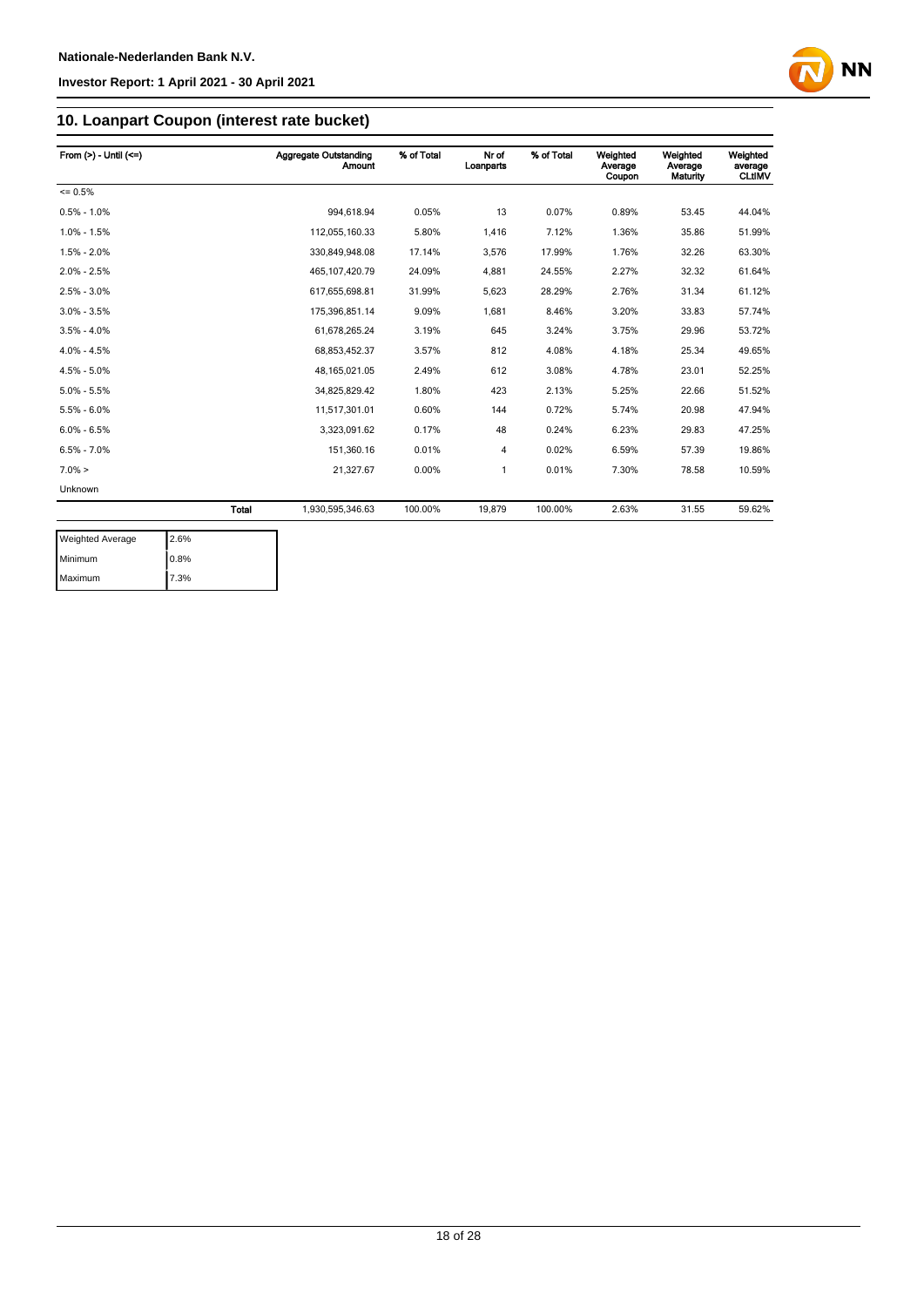Maximum 30 year(s)

#### **Investor Report: 1 April 2021 - 30 April 2021**

## **11. Remaining Interest Rate Fixed Period**

| From $(>=)$ - Until $($       |              | <b>Aggregate Outstanding</b><br>Amount | % of Total | Nr of<br>Loanparts | % of Total | Weighted<br>Average<br>Coupon | Weighted<br>Average<br>Maturity | Weighted<br>average<br><b>CLUMV</b> |
|-------------------------------|--------------|----------------------------------------|------------|--------------------|------------|-------------------------------|---------------------------------|-------------------------------------|
| $<$ 1 year(s)                 |              | 97,461,020.77                          | 5.05%      | 1,230              | 6.19%      | 2.07%                         | 38.96                           | 51.30%                              |
| 1 year(s) - $2$ year(s)       |              | 61,656,091.15                          | 3.19%      | 786                | 3.95%      | 3.69%                         | 29.68                           | 51.48%                              |
| $2$ year(s) - $3$ year(s)     |              | 73,066,355.14                          | 3.78%      | 934                | 4.70%      | 3.75%                         | 24.37                           | 49.44%                              |
| $3 \text{ years}$ - 4 year(s) |              | 50,176,263.88                          | 2.60%      | 621                | 3.12%      | 3.28%                         | 31.47                           | 50.09%                              |
| 4 year(s) - 5 year(s)         |              | 56,463,309.11                          | 2.92%      | 753                | 3.79%      | 2.66%                         | 40.74                           | 48.51%                              |
| $5$ year(s) - 6 year(s)       |              | 90,011,981.69                          | 4.66%      | 1,010              | 5.08%      | 2.73%                         | 37.45                           | 52.96%                              |
| $6$ year(s) - 7 year(s)       |              | 71,734,540.27                          | 3.72%      | 884                | 4.45%      | 2.57%                         | 33.82                           | 55.72%                              |
| $7$ year(s) - 8 year(s)       |              | 109,018,262.50                         | 5.65%      | 1,069              | 5.38%      | 2.47%                         | 30.09                           | 60.99%                              |
| $8$ year(s) - $9$ year(s)     |              | 205, 170, 570.08                       | 10.63%     | 1,897              | 9.54%      | 1.95%                         | 31.52                           | 64.82%                              |
| $9$ year(s) - 10 year(s)      |              | 84,949,848.45                          | 4.40%      | 915                | 4.60%      | 2.36%                         | 37.38                           | 53.19%                              |
| 10 year(s) - 11 year(s)       |              | 59,995,375.79                          | 3.11%      | 659                | 3.32%      | 2.87%                         | 33.42                           | 53.56%                              |
| 11 year(s) - $12$ year(s)     |              | 37,109,261.10                          | 1.92%      | 432                | 2.17%      | 3.76%                         | 28.20                           | 53.14%                              |
| 12 year(s) - 13 year(s)       |              | 25,942,835.75                          | 1.34%      | 283                | 1.42%      | 3.06%                         | 27.04                           | 59.60%                              |
| 13 year(s) - $14$ year(s)     |              | 44,640,678.25                          | 2.31%      | 471                | 2.37%      | 2.62%                         | 27.26                           | 59.36%                              |
| 14 year(s) - $15$ year(s)     |              | 50,924,996.08                          | 2.64%      | 497                | 2.50%      | 2.89%                         | 28.79                           | 55.46%                              |
| 15 year(s) - 16 year(s)       |              | 148,942,102.50                         | 7.71%      | 1,297              | 6.52%      | 2.90%                         | 28.39                           | 58.44%                              |
| 16 year(s) - 17 year(s)       |              | 93,110,362.87                          | 4.82%      | 810                | 4.07%      | 2.89%                         | 31.91                           | 62.63%                              |
| 17 year(s) - 18 year(s)       |              | 201,889,489.62                         | 10.46%     | 1,668              | 8.39%      | 2.76%                         | 29.48                           | 67.70%                              |
| 18 year(s) - 19 year(s)       |              | 269,908,149.21                         | 13.98%     | 2,636              | 13.26%     | 2.28%                         | 30.00                           | 67.65%                              |
| 19 year(s) - 20 year(s)       |              | 66,818,839.51                          | 3.46%      | 700                | 3.52%      | 2.17%                         | 35.39                           | 60.86%                              |
| 20 year(s) - 21 year(s)       |              | 177,703.52                             | 0.01%      | 3                  | 0.02%      | 2.67%                         | 23.78                           | 43.47%                              |
| $21$ year(s) - 22 year(s)     |              | 171,496.61                             | 0.01%      | 3                  | 0.02%      | 2.78%                         | 21.54                           | 38.09%                              |
| $22$ year(s) - $23$ year(s)   |              | 1,093,461.44                           | 0.06%      | 14                 | 0.07%      | 2.76%                         | 22.46                           | 57.74%                              |
| $23$ year(s) - $24$ year(s)   |              | 2,064,428.48                           | 0.11%      | 17                 | 0.09%      | 3.13%                         | 23.36                           | 51.47%                              |
| 24 year(s) - 25 year(s)       |              | 1,019,059.52                           | 0.05%      | 14                 | 0.07%      | 2.52%                         | 24.91                           | 55.65%                              |
| 25 year(s) - 26 year(s)       |              | 4,043,743.04                           | 0.21%      | 29                 | 0.15%      | 2.85%                         | 25.83                           | 57.32%                              |
| 26 year(s) - 27 year(s)       |              | 1,632,356.62                           | 0.08%      | 15                 | 0.08%      | 2.86%                         | 26.65                           | 63.36%                              |
| 27 year(s) - 28 year(s)       |              | 8,798,832.41                           | 0.46%      | 54                 | 0.27%      | 2.78%                         | 27.47                           | 74.12%                              |
| $28$ year(s) - $29$ year(s)   |              | 11,225,410.77                          | 0.58%      | 154                | 0.77%      | 2.55%                         | 28.19                           | 70.68%                              |
| $29$ year(s) - 30 year(s)     |              | 1,378,520.50                           | 0.07%      | 24                 | 0.12%      | 2.11%                         | 30.37                           | 62.09%                              |
| $30$ year(s) $>=$             |              |                                        |            |                    |            |                               |                                 |                                     |
|                               | <b>Total</b> | 1,930,595,346.63                       | 100.00%    | 19,879             | 100.00%    | 2.63%                         | 31.55                           | 59.62%                              |
| <b>Weighted Average</b>       | 12 year(s)   |                                        |            |                    |            |                               |                                 |                                     |
| Minimum                       |              |                                        |            |                    |            |                               |                                 |                                     |
|                               | year(s)      |                                        |            |                    |            |                               |                                 |                                     |

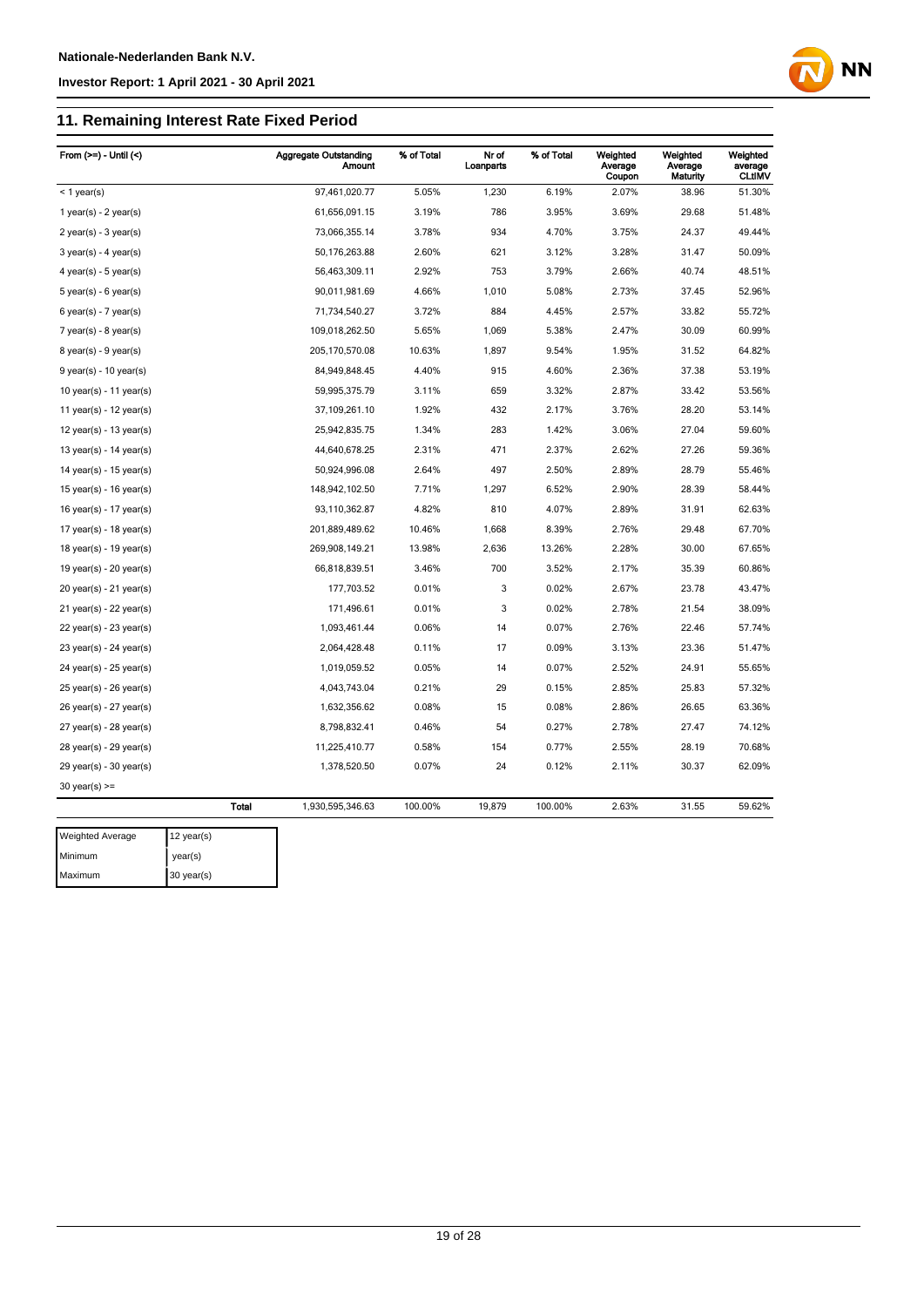## **12. Interest Payment Type**

|                |              | <b>Aggregate Outstanding</b><br>Amount | % of Total | Nr of<br>Loanparts | % of Total | Weighted<br>Average<br>Coupon | Weighted<br>Average<br>Maturity | Weighted<br>average<br><b>CLtIMV</b> |
|----------------|--------------|----------------------------------------|------------|--------------------|------------|-------------------------------|---------------------------------|--------------------------------------|
| Fixed          |              | 1,923,156,370.84                       | 99.61%     | 19.698             | 99.09%     | 2.63%                         | 31.56                           | 59.65%                               |
| Floating       |              | 7.438.975.79                           | 0.39%      | 181                | 0.91%      | .50%                          | 28.79                           | 53.69%                               |
| <b>Unknown</b> |              |                                        |            |                    |            |                               |                                 |                                      |
|                | <b>Total</b> | 1.930.595.346.63                       | 100.00%    | 19.879             | 100.00%    | 2.63%                         | 31.55                           | 59.62%                               |

**NN**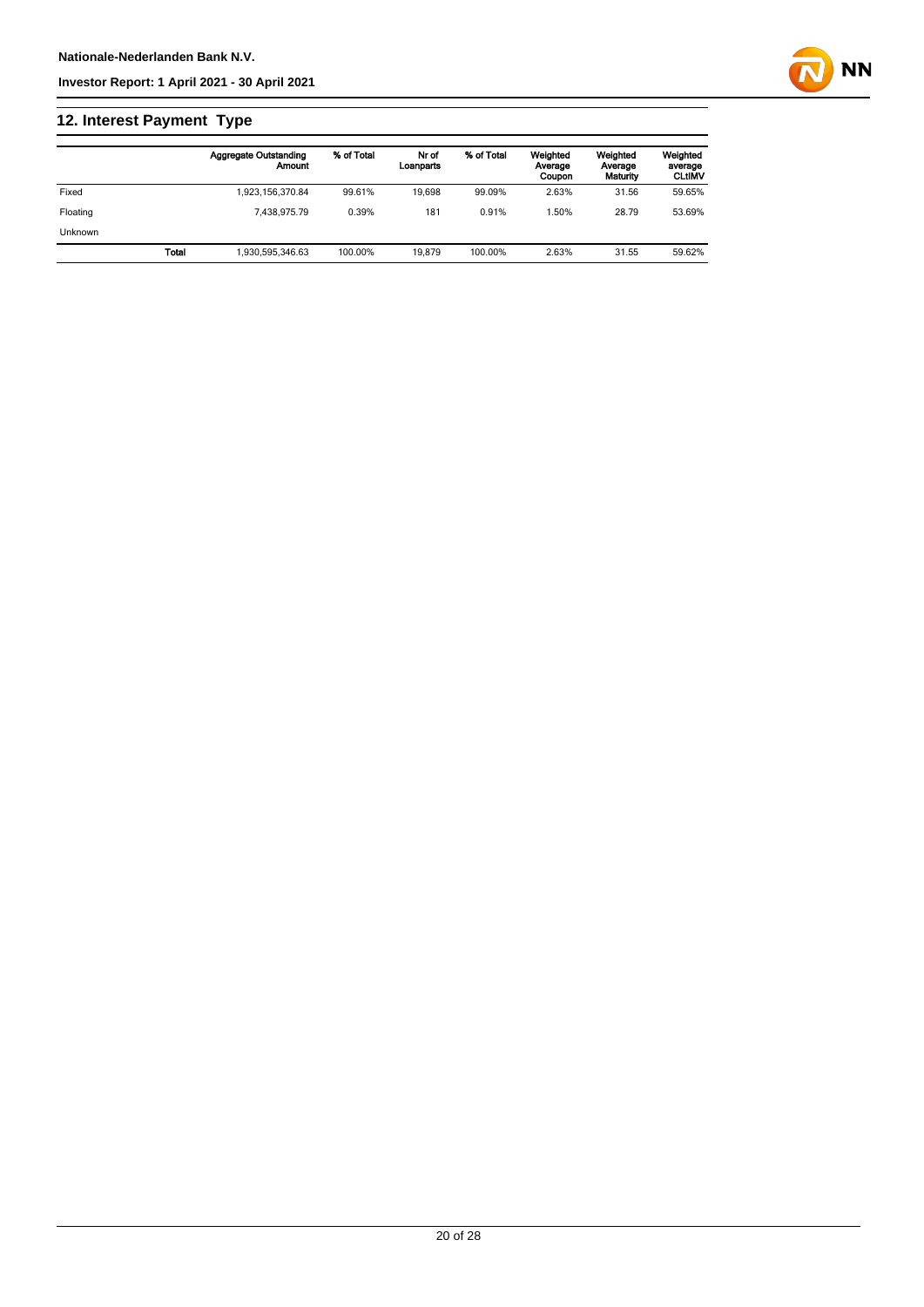

## **13. Property Description**

| Description      |              | <b>Aggregate Outstanding</b><br>Amount | % of Total | Nr of<br><b>Borrowers</b> | % of Total | Weighted<br>Average<br>Coupon | Weighted<br>Average<br>Maturity | Weighted<br>average<br><b>CLUMV</b> |
|------------------|--------------|----------------------------------------|------------|---------------------------|------------|-------------------------------|---------------------------------|-------------------------------------|
| Flat / Apartment |              | 203,386,349.30                         | 10.53%     | 1.119                     | 12.81%     | 2.38%                         | 32.27                           | 59.81%                              |
| House            |              | 1.713.894.001.37                       | 88.78%     | 7.562                     | 86.60%     | 2.66%                         | 31.42                           | 59.65%                              |
| Shop/House       |              | 13.314.995.96                          | 0.69%      | 51                        | 0.58%      | 2.52%                         | 36.54                           | 53.91%                              |
|                  | <b>Total</b> | 1.930.595.346.63                       | 100.00%    | 8.732                     | 100.00%    | 2.63%                         | 31.55                           | 59.62%                              |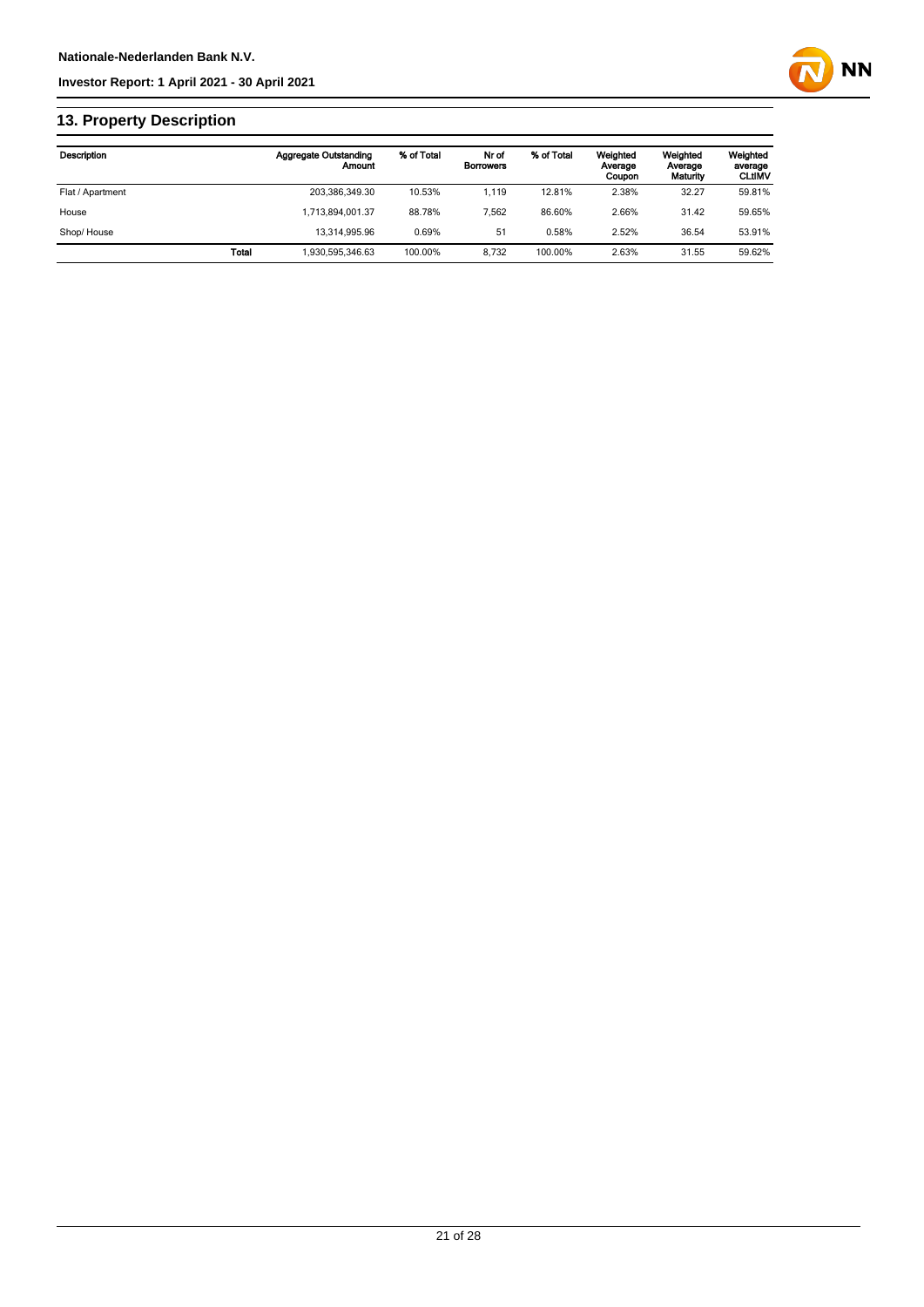

## **14. Geographical Distribution (by province)**

| Province      | <b>Aggregate Outstanding</b><br><b>Amount</b> | % of Total | Nr of<br><b>Borrowers</b> | % of Total | Weighted<br>Average<br>Coupon | Weighted<br>Average<br>Maturity | Weighted<br>average<br><b>CLtIMV</b> |
|---------------|-----------------------------------------------|------------|---------------------------|------------|-------------------------------|---------------------------------|--------------------------------------|
| Drenthe       | 45,608,776.25                                 | 2.36%      | 239                       | 2.74%      | 2.61%                         | 30.39                           | 61.80%                               |
| Utrecht       | 151,948,523.56                                | 7.87%      | 607                       | 6.95%      | 2.64%                         | 31.53                           | 56.62%                               |
| Zeeland       | 42,476,093.67                                 | 2.20%      | 236                       | 2.70%      | 2.77%                         | 31.20                           | 59.82%                               |
| Zuid-Holland  | 527,179,042.57                                | 27.31%     | 2,369                     | 27.13%     | 2.64%                         | 31.07                           | 59.06%                               |
| Flevoland     | 58,497,249.61                                 | 3.03%      | 282                       | 3.23%      | 2.53%                         | 29.87                           | 61.37%                               |
| Friesland     | 47,136,752.01                                 | 2.44%      | 247                       | 2.83%      | 2.59%                         | 33.97                           | 64.79%                               |
| Gelderland    | 214,898,498.22                                | 11.13%     | 946                       | 10.83%     | 2.63%                         | 30.51                           | 61.87%                               |
| Groningen     | 49,832,444.60                                 | 2.58%      | 277                       | 3.17%      | 2.49%                         | 33.92                           | 62.24%                               |
| Limburg       | 78,882,480.29                                 | 4.09%      | 433                       | 4.96%      | 2.66%                         | 30.98                           | 61.79%                               |
| Noord-Brabant | 295, 327, 465. 18                             | 15.30%     | 1,308                     | 14.98%     | 2.68%                         | 31.21                           | 60.90%                               |
| Noord-Holland | 311,349,774.31                                | 16.13%     | 1,243                     | 14.23%     | 2.61%                         | 32.80                           | 55.86%                               |
| Overijssel    | 107,458,246.36                                | 5.57%      | 545                       | 6.24%      | 2.57%                         | 33.14                           | 62.53%                               |
| Unspecified   |                                               |            |                           |            |                               |                                 |                                      |
| Total         | 1,930,595,346.63                              | 100.00%    | 8,732                     | 100.00%    | 2.63%                         | 31.55                           | 59.62%                               |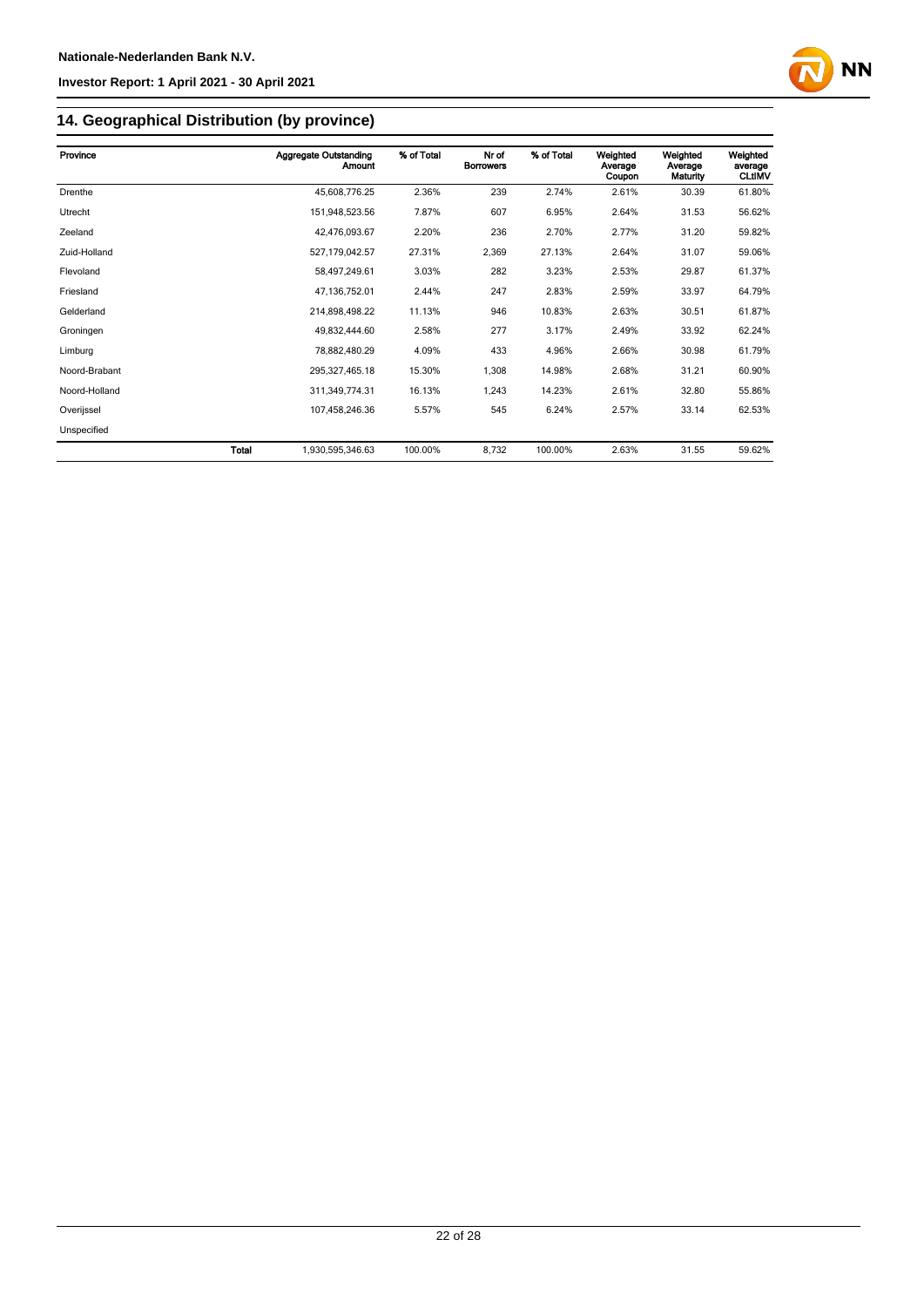

## **15. Occupancy**

| Description    |       | <b>Aggregate Outstanding</b><br>Amount | % of Total | Nr of<br><b>Borrowers</b> | % of Total | Weighted<br>Average<br>Coupon | Weighted<br>Average<br>Maturity | Weighted<br>average<br><b>CLUMV</b> |
|----------------|-------|----------------------------------------|------------|---------------------------|------------|-------------------------------|---------------------------------|-------------------------------------|
| Owner Occupied |       | 1,930,595,346.63                       | 100.00%    | 8.732                     | 100.00%    | 2.63%                         | 31.55                           | 59.62%                              |
| Buy-to-let     |       |                                        |            |                           |            |                               |                                 |                                     |
| <b>Unknown</b> |       |                                        |            |                           |            |                               |                                 |                                     |
|                | Total | 1,930,595,346.63                       | 100.00%    | 8.732                     | 100.00%    | 2.63%                         | 31.55                           | 59.62%                              |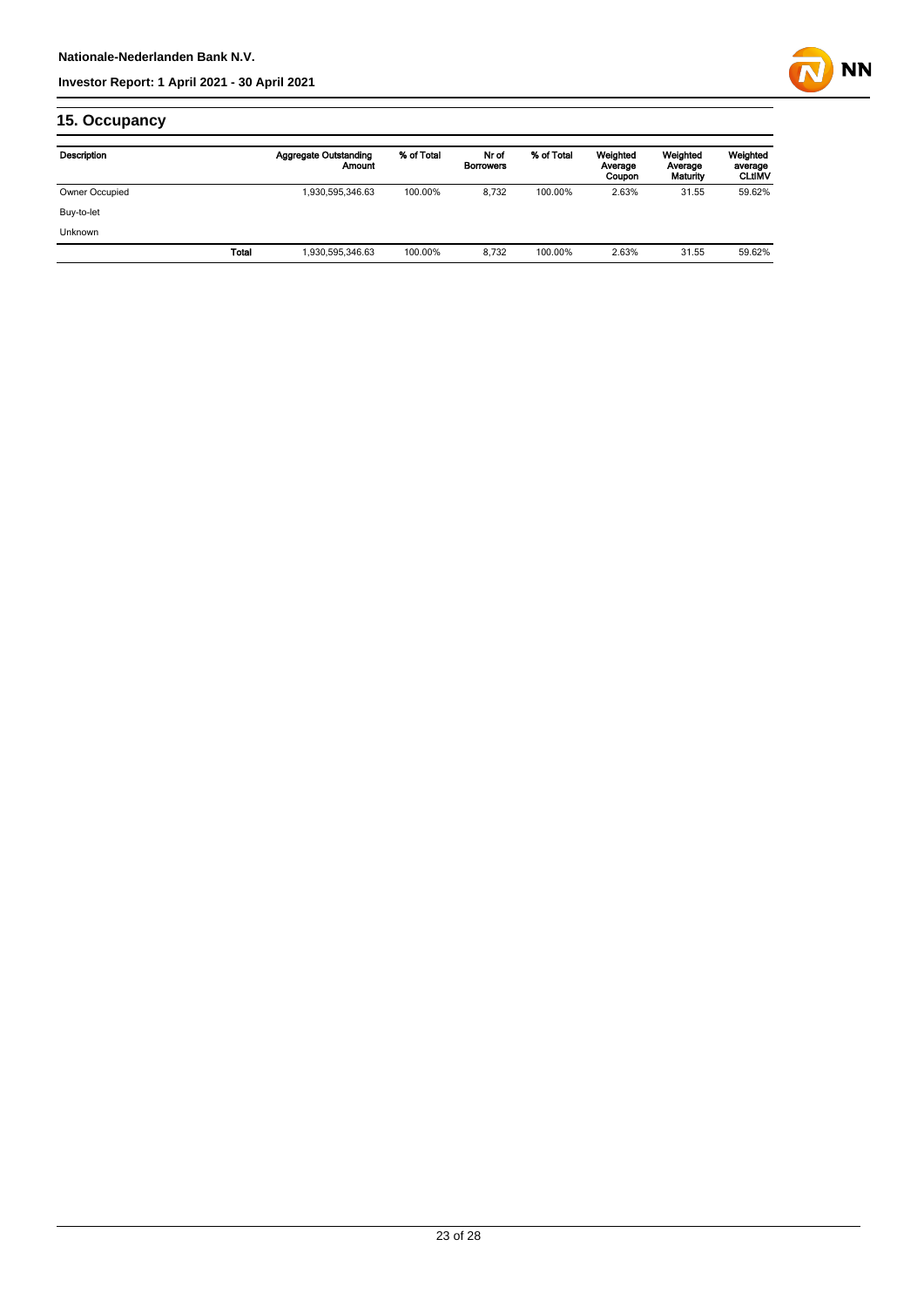

## **16. Loanpart Payment Frequency**

| Description    | <b>Aggregate Outstanding</b><br>Amount | % of Total | Nr of<br>Loanparts | % of Total | Weighted<br>Average<br>Coupon | Weighted<br>Average<br>Maturity | Weighted<br>average<br><b>CLUMV</b> |
|----------------|----------------------------------------|------------|--------------------|------------|-------------------------------|---------------------------------|-------------------------------------|
| Half-yearly    |                                        |            |                    |            |                               |                                 |                                     |
| Yearly         |                                        |            |                    |            |                               |                                 |                                     |
| Quarterly      |                                        |            |                    |            |                               |                                 |                                     |
| Monthly        | 1,930,595,346.63                       | 100.00%    | 19.879             | 100.00%    | 2.63%                         | 31.55                           | 59.62%                              |
| <b>Unknown</b> |                                        |            |                    |            |                               |                                 |                                     |
| <b>Total</b>   | 1,930,595,346.63                       | 100.00%    | 19,879             | 100.00%    | 2.63%                         | 31.55                           | 59.62%                              |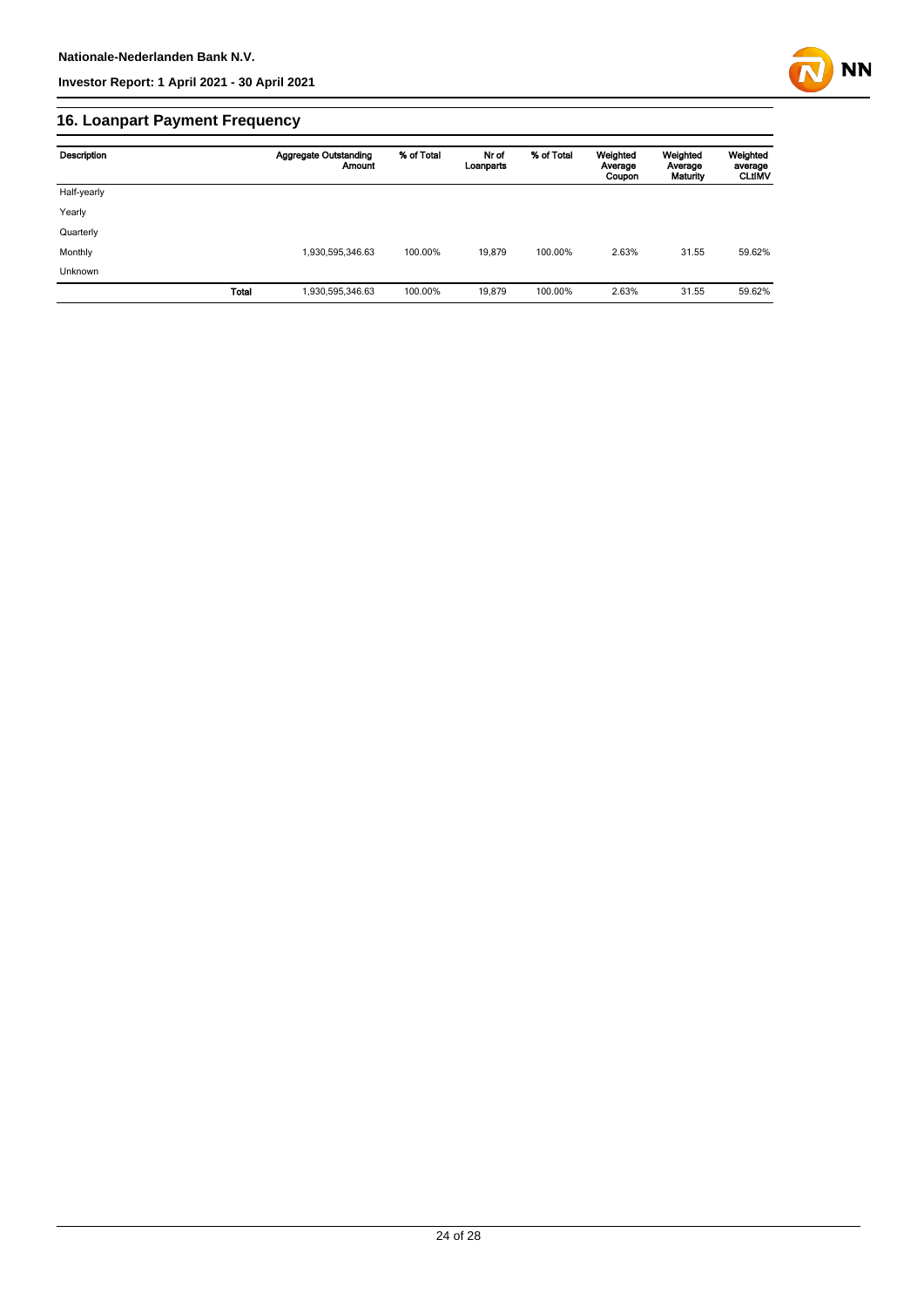

## **17. Guarantee Type**

|                      |       | <b>Aggregate Outstanding</b><br>Amount | % of Total | Nr of Loans | % of Total | Weighted<br>Average<br>Coupon | Weighted<br>Average<br>Maturity | Weighted<br>average<br><b>CLUMV</b> |
|----------------------|-------|----------------------------------------|------------|-------------|------------|-------------------------------|---------------------------------|-------------------------------------|
| <b>NHG Guarantee</b> |       | 531,869,938.07                         | 27.55%     | 3.227       | 36.96%     | 2.53%                         | 27.80                           | 61.68%                              |
| Non-NHG Guarantee    |       | .398.725.408.56                        | 72.45%     | 5.505       | 63.04%     | 2.67%                         | 32.97                           | 58.84%                              |
| <b>Unknown</b>       |       |                                        |            |             |            |                               |                                 |                                     |
|                      | Total | 930,595,346.63                         | 100.00%    | 8.732       | 100.00%    | 2.63%                         | 31.55                           | 59.62%                              |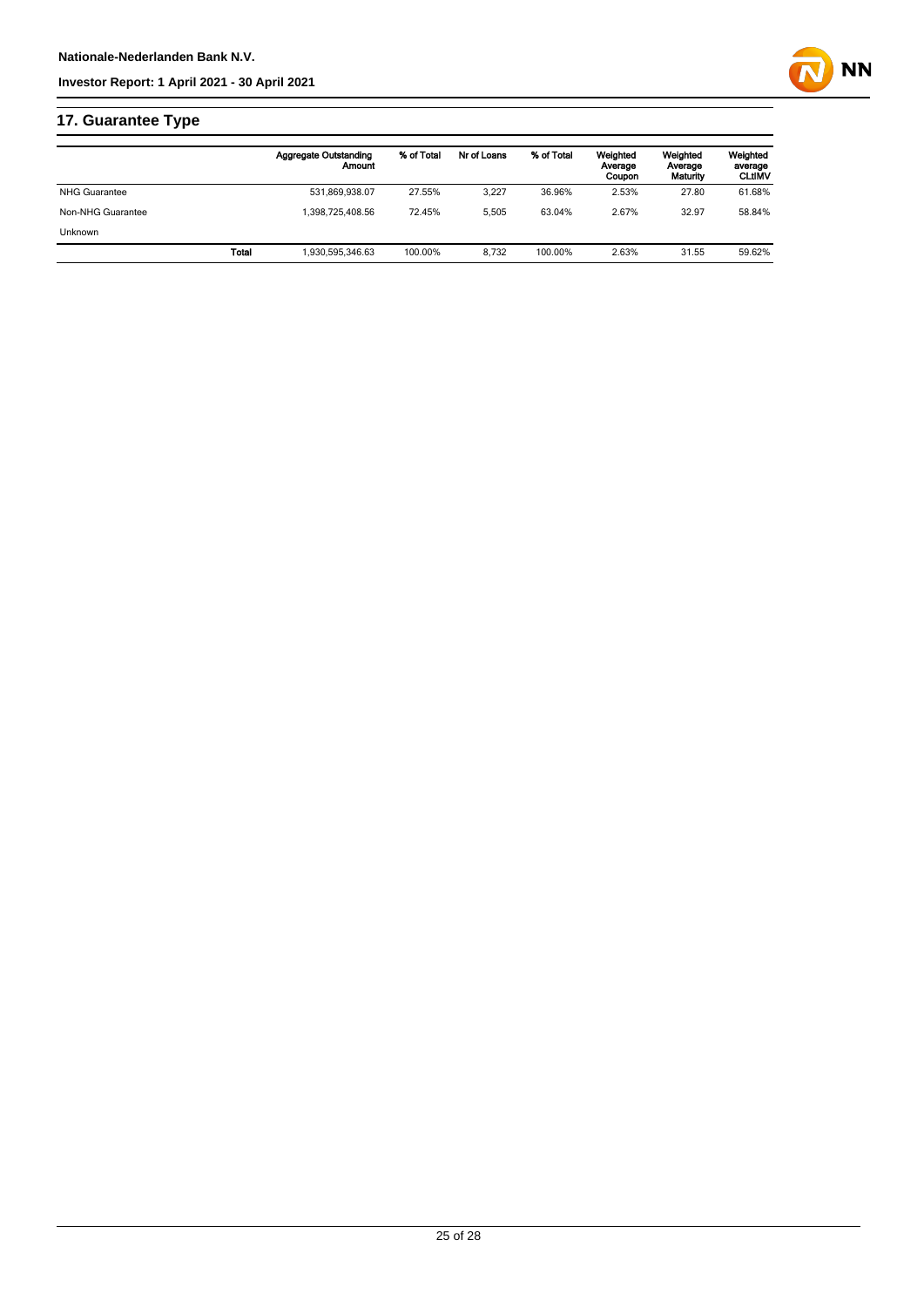#### **Glossary**



| Term                                                | <b>Definition / Calculation</b>                                                                                                                                                                                                                                                                                                                                                                                                                                                                                                                                                                                                                                                                                                                             |
|-----------------------------------------------------|-------------------------------------------------------------------------------------------------------------------------------------------------------------------------------------------------------------------------------------------------------------------------------------------------------------------------------------------------------------------------------------------------------------------------------------------------------------------------------------------------------------------------------------------------------------------------------------------------------------------------------------------------------------------------------------------------------------------------------------------------------------|
| Α                                                   | Min (a, b), where (a) is the sum of the Adjusted Current Balances and (b) is the sum of the Asset Percentage of Current Balance -/-                                                                                                                                                                                                                                                                                                                                                                                                                                                                                                                                                                                                                         |
| ACT                                                 | a (alfa) of all Mortgage Receivables;<br>Asset Cover Test;                                                                                                                                                                                                                                                                                                                                                                                                                                                                                                                                                                                                                                                                                                  |
| <b>Adjusted Current Balance</b>                     | The "Adjusted Current Balance" of a Mortgage Receivable is the lower of: (i) the Current Balance of such Mortgage Receivable<br>minus a (alfa); and (ii) the LTV Cut-Off Percentage of the Indexed Valuation relating to such Mortgage Receivable, minus ß (bèta);                                                                                                                                                                                                                                                                                                                                                                                                                                                                                          |
| Asset Percentage                                    | 96.5% or such other percentage figure as is determined from time to time in accordance with the Asset Monitoring Agreement;                                                                                                                                                                                                                                                                                                                                                                                                                                                                                                                                                                                                                                 |
| Assumed Mortgage Interest Rate                      | The expected mortgage interest rate to be offered by the Servicer (acting on behalf of the CBC) in relation to Mortgage Loans<br>which have an interest rate reset, which interest rate will be notified by the Servicer to the CBC and the Rating Agency from time to<br>time;                                                                                                                                                                                                                                                                                                                                                                                                                                                                             |
| Available Liquidity Buffer                          | means available liquid assets on reserved accounts of the CBC, plus interest payments and principal repayments from the<br>underlying assets (including derivatives) to which the CBC is contractually entitled for the following six (6) months period                                                                                                                                                                                                                                                                                                                                                                                                                                                                                                     |
| в                                                   | means the aggregate amount of all Principal Receipts on the Mortgage Receivables up to the end of the immediately preceding<br>calendar month which have not been applied in accordance with the Trust Deed;                                                                                                                                                                                                                                                                                                                                                                                                                                                                                                                                                |
| <b>Base Prospectus</b>                              | The base prospectus dated 18 June 2020 relating to the issue of soft bullet covered bonds, including any supplement and base<br>prospectus updates thereafter;                                                                                                                                                                                                                                                                                                                                                                                                                                                                                                                                                                                              |
| С                                                   | means the amounts standing to the credit of the Reserve Account;                                                                                                                                                                                                                                                                                                                                                                                                                                                                                                                                                                                                                                                                                            |
| <b>Calculation Date</b>                             | The date falling two (2) Business Days before each CBC Payment Date. The "relevant" Calculation Date in respect of any<br>Calculation Period will be the first Calculation Date falling after the end of that period and the "relevant" Calculation Date in respect<br>of any CBC Payment Date will be the last Calculation Date prior to that CBC Payment Date;                                                                                                                                                                                                                                                                                                                                                                                            |
| <b>CBC Account Bank</b>                             | BNG Bank N.V. in its capacity as CBC Account Bank under the CBC Account Agreement or its successor;                                                                                                                                                                                                                                                                                                                                                                                                                                                                                                                                                                                                                                                         |
| <b>Closing Date</b>                                 | 18 June 2020                                                                                                                                                                                                                                                                                                                                                                                                                                                                                                                                                                                                                                                                                                                                                |
| <b>Construction Deposit</b>                         | In relation to a Mortgage Loan, that part of the Mortgage Loan which the relevant Borrower requested to be disbursed into a<br>blocked account held in his name with the relevant Originator, the proceeds of which can only be applied towards construction of,<br>or improvements to, the relevant Mortgaged Asset;                                                                                                                                                                                                                                                                                                                                                                                                                                       |
| <b>Credit Rating</b>                                | An assessment of the credit worthiness of the notes or counterparties, assigned by the Rating Agency;                                                                                                                                                                                                                                                                                                                                                                                                                                                                                                                                                                                                                                                       |
| <b>Current Balance</b>                              | In relation to an Eligible Receivable at any date, the Net Outstanding Principal Amount, excluding Accrued Interest and Arrears of<br>Interest;                                                                                                                                                                                                                                                                                                                                                                                                                                                                                                                                                                                                             |
| Current Loan to Indexed Market Value (CLTIMV)       | Current Balance divided by the Indexed Valuation;                                                                                                                                                                                                                                                                                                                                                                                                                                                                                                                                                                                                                                                                                                           |
| Current Loan to Original Market Value (CLTOMV)      | Current Balance divided by the Original Market Value;                                                                                                                                                                                                                                                                                                                                                                                                                                                                                                                                                                                                                                                                                                       |
| Cut-off date                                        | The last day of the month immediately preceding the date on which the Investor Report is published;                                                                                                                                                                                                                                                                                                                                                                                                                                                                                                                                                                                                                                                         |
| D                                                   | means the aggregate outstanding principal balance of all Transferred Collateral in Substitution Assets;                                                                                                                                                                                                                                                                                                                                                                                                                                                                                                                                                                                                                                                     |
| Eligible Collateral                                 | Euro denominated cash and/or Substitution Assets;                                                                                                                                                                                                                                                                                                                                                                                                                                                                                                                                                                                                                                                                                                           |
| Index                                               | The index of increases or decreases, as the case may be, of house prices issued by the Dutch land registry (kadaster) in relation to<br>residential properties in the Netherlands;                                                                                                                                                                                                                                                                                                                                                                                                                                                                                                                                                                          |
| Indexed Valuation (with respect to ACT calculation) | In relation to any Mortgaged Asset at any date: (a) where the Original Market Value of that Mortgaged Asset is equal to or greater<br>than the Price Indexed Valuation as at that date, the Price Indexed Valuation; or (b) where the Original Market Value of that<br>Mortgaged Asset is less than the Price Indexed Valuation as at that date, the Original Market Value plus 90% (or, if a different<br>percentage is required or sufficient from time to time for the Covered Bonds to qualify as "covered bonds" as defined in the Capital<br>Requirements Directive and the Issuer wishes to apply such different percentage, then such different percentage) of the difference<br>between the Price Indexed Valuation and the Original Market Value; |
| Interest Rate Fixed Period                          | Period for which the current interest rate on the Mortgage Receivable remains unchanged;                                                                                                                                                                                                                                                                                                                                                                                                                                                                                                                                                                                                                                                                    |
| Interest Rate Swap                                  | An interest rate swap transaction that forms part of an Interest Swap Agreement.                                                                                                                                                                                                                                                                                                                                                                                                                                                                                                                                                                                                                                                                            |
| <b>Interest Reserve Required Amount</b>             | means an amount equal to (A) the positive difference, if any, between (i) the aggregate amount of Scheduled Interest for all Series<br>outstanding and (ii) the aggregate amount of interest to be received under the Transferred Assets up to the relevant final maturity<br>date taking into account their respective contractual amortisation profile less in respect of each Savings Mortgage Receivable<br>which is subject to a Participation, an amount equal to the net amount received or recovered multiplied by the applicable<br>Participation Fraction;                                                                                                                                                                                        |
| <b>IRS</b>                                          | Interest Rate Swap;                                                                                                                                                                                                                                                                                                                                                                                                                                                                                                                                                                                                                                                                                                                                         |
| Issuer                                              | Nationale-Nederlanden Bank N.V., a public company with limited liability (naamloze vennootschap) organised under the laws of the<br>Netherlands and established in The Haque, the Netherlands;                                                                                                                                                                                                                                                                                                                                                                                                                                                                                                                                                              |
| L                                                   | For each Mortgage Receivable its Current Balance minus the LTV Cut-Off Percentage of its Indexed Valuation provided that if the<br>result is negative, L shall be zero and if the result exceeds $\alpha$ (alpha), L shall equal $\alpha$ (alpha);                                                                                                                                                                                                                                                                                                                                                                                                                                                                                                          |
| Legally Required Minimum OC                         | Means the minimum level of overcollateralization of 5% or such other percentage as may be required from time to time by the CB<br>Regulations. This means that the total outstanding balance of the cover assets in the pool must be 105% of the total amount of<br>outstanding covered bonds (both excluding accrued interest);                                                                                                                                                                                                                                                                                                                                                                                                                            |
| Loan Part(s)                                        | One or more of the loan parts (leningdelen) of which a Mortgage Loan consists;                                                                                                                                                                                                                                                                                                                                                                                                                                                                                                                                                                                                                                                                              |
| LTV Cut-Off indexed valuation %                     | 80 % for all Mortgage Receivables or such other percentage as may be notified to the Rating Agency from time to time in respect of<br>the relevant Mortgage Receivables, or such lower percentage as is (a) required from time to time for Covered Bonds to qualify as<br>covered bonds as defined in the Capital Requirements Directive or (b) otherwise determined from time to time in accordance with<br>the Asset Monitoring Agreement;                                                                                                                                                                                                                                                                                                                |
| <b>Mandatory Liquidity Required Amount</b>          | means the higher of (i) zero and (ii) an amount equal to the amount which is at such time required to be maintained by the CBC to<br>ensure compliance with article 40g of the Decree after taking into account any certain amounts standing to the credit of the CBC<br>Account and the Reserve Account as permitted to be taken into account pursuant to article 40g of the Decree and any other<br>amounts (whether held or generated and) permitted to be taken into account pursuant to article 40g of the Decree, (in each case all<br>as calculated on each relevant Calculation Date for the relevant period prescribed by article 40g of the Decree);                                                                                              |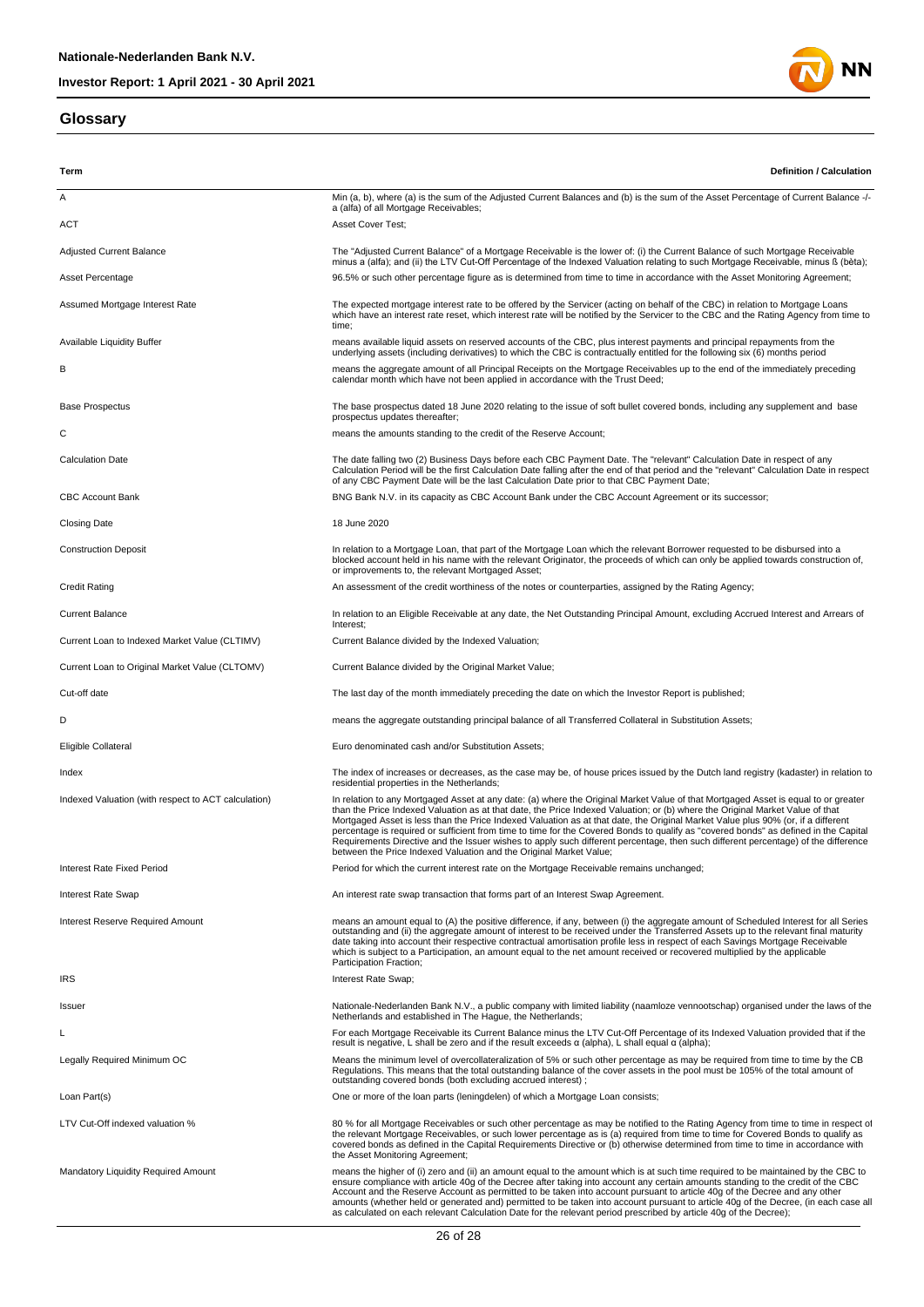

| Term                             | <b>Definition / Calculation</b>                                                                                                                                                                                                                                                                                                                                                                                                                                                                                                                                                                                                                                                                                                                                                                                                                                                                                                                               |
|----------------------------------|---------------------------------------------------------------------------------------------------------------------------------------------------------------------------------------------------------------------------------------------------------------------------------------------------------------------------------------------------------------------------------------------------------------------------------------------------------------------------------------------------------------------------------------------------------------------------------------------------------------------------------------------------------------------------------------------------------------------------------------------------------------------------------------------------------------------------------------------------------------------------------------------------------------------------------------------------------------|
| <b>Maturity Date</b>             | In respect of a Series of Covered Bonds, the date on which the Covered Bonds of such Series are expected to be redeemed at<br>their Principal Amount Outstanding in accordance with the Conditions, as specified in the relevant Final Terms, which date falls no<br>more than 47 years after the Issue Date of such Series.                                                                                                                                                                                                                                                                                                                                                                                                                                                                                                                                                                                                                                  |
| Net Outstanding Principal Amount | In relation to a Mortgage Receivable, at any date, the Outstanding Principal Amount of the relevant Mortgage Loan less (A) if it is a<br>Savings Mortgage Loan or a Savings Investment Mortgage Loan subject to an Insurance Savings Participation, an amount equal to<br>the Insurance Savings Participation on such date and (B) if it is a Bank Savings Mortgage Loan subject to a Bank Savings<br>Participation, an amount equal to the Bank Savings Participation on such date;                                                                                                                                                                                                                                                                                                                                                                                                                                                                          |
| <b>NHG</b>                       | Nationale Hypotheek Garantie: guarantees (""borgtochten"") issued by Stichting Waarborgfonds Eigen Woningen under the terms<br>and conditions of the Nationale Hypotheek Garantie, as amended from time to time;                                                                                                                                                                                                                                                                                                                                                                                                                                                                                                                                                                                                                                                                                                                                              |
| NHG Loan                         | A Mortgage Loan that has the benefit of an NHG guarantee;                                                                                                                                                                                                                                                                                                                                                                                                                                                                                                                                                                                                                                                                                                                                                                                                                                                                                                     |
| Nominal OC                       | The Net Outstanding Principal Amount of all Mortgage Receivables, excluding any Defaulted Receivables, plus (b) the Collateral<br>Market Value of all Transferred Collateral in the form of Substitution Assets plus (c) the cash standing to the credit of the CBC<br>Transaction Account(s), excluding Swap Collateral minus the aggregate Principal Amount Outstanding of the Covered Bonds at the<br>end of such calendar month divided by the aggregate Principal Amount Outstanding of the Covered Bonds at the end of such<br>calendar month;                                                                                                                                                                                                                                                                                                                                                                                                          |
| Non NHG Loan                     | A Mortgage Loan that does not have the benefit of an NHG Guarantee;                                                                                                                                                                                                                                                                                                                                                                                                                                                                                                                                                                                                                                                                                                                                                                                                                                                                                           |
| Occupancy                        | The way the Mortgaged Asset is used (e.g. owner occupied);                                                                                                                                                                                                                                                                                                                                                                                                                                                                                                                                                                                                                                                                                                                                                                                                                                                                                                    |
| Original Market Value            | In relation to any Mortgaged Asset the market value (marktwaarde) given to that Mortgaged Asset by the most recent valuation<br>addressed to the Transferor that transferred the relevant Mortgage Receivable to the CBC or, as applicable, the foreclosure value<br>(executiewaarde) given to that Mortgaged Asset by the most recent valuation addressed to the Transferor that transferred the<br>relevant Mortgage Receivable to the CBC, divided by 0.90 or such other factor as required from time to time by the applicable rules<br>and regulations or any internal requirement of the Transferor in relation thereto;                                                                                                                                                                                                                                                                                                                                |
| Originator                       | Nationale-Nederlanden Levensverzekering Maatschappij N.V. or Nationale-Nederlanden Bank N.V.                                                                                                                                                                                                                                                                                                                                                                                                                                                                                                                                                                                                                                                                                                                                                                                                                                                                  |
| Outstanding Principal Amount     | In respect of a Relevant Mortgage Receivable, on any date the (then remaining) aggregate principal sum ("hoofdsom") due by the<br>relevant Borrower under the relevant Mortgage Loan, including any Further Advance Receivable transferred to the CBC and, after<br>foreclosure of the Relevant Mortgage Receivable resulting in a loss being realised, zero;                                                                                                                                                                                                                                                                                                                                                                                                                                                                                                                                                                                                 |
| <b>Participation Fraction</b>    | means interest and fees and other amounts received by the CBC in respect of the Mortgage Receivables, other than Principal<br>Receipts and less in respect of each Savings Mortgage Receivable which is subject to a Participation, an amount equal to the net<br>amount received or recovered multiplied by the Participation divided by the Outstanding Principal Amount of such Savings<br>Mortgage Receivable;                                                                                                                                                                                                                                                                                                                                                                                                                                                                                                                                            |
| Performing Loans                 | Mortgage Loans which are current and therefore do not show any arrears;                                                                                                                                                                                                                                                                                                                                                                                                                                                                                                                                                                                                                                                                                                                                                                                                                                                                                       |
| Price Indexed Valuation          | In relation to any property at any date means the Original Market Value of that property increased or decreased as appropriate by<br>the increase or decrease in the Index since the date of the Original Market Value;                                                                                                                                                                                                                                                                                                                                                                                                                                                                                                                                                                                                                                                                                                                                       |
| Rating Agency                    | Standard & Poors Credit Market Services Europe Limited;                                                                                                                                                                                                                                                                                                                                                                                                                                                                                                                                                                                                                                                                                                                                                                                                                                                                                                       |
| Remaining Tenor                  | The time in years from the end of the reporting period to the maturity date of a Mortgage Loan;                                                                                                                                                                                                                                                                                                                                                                                                                                                                                                                                                                                                                                                                                                                                                                                                                                                               |
| Reserve Account Required Amount  | means (a) until the occurrence of a Reserve Account Trigger Event: an amount equal to the Mandatory Liquidity Required Amount<br>and (b) following the occurrence of a Reserve Account Trigger Event: an amount equal to the higher of (i) the Mandatory Liquidity<br>Required Amount and (ii) the Reserve Trigger Required Amount;                                                                                                                                                                                                                                                                                                                                                                                                                                                                                                                                                                                                                           |
| Reserve Trigger Required Amount  | means an amount equal to (a) the aggregate for all Series of the aggregate Scheduled Interest for each such Series due in the next<br>three following CBC Payment Periods (to the extent that no Swap has been entered into in relation to any Series) plus (b) the<br>anticipated aggregate amount payable in the next three following CBC Payment Periods in respect of the items referred to in<br>paragraphs (a) up to and including (d) of the CBC Priority of Payments, as calculated on each relevant Calculation Date;                                                                                                                                                                                                                                                                                                                                                                                                                                |
| Seasoning                        | Number of years since the origination of the Mortgage Loan Parts to the end of the Reporting Period;                                                                                                                                                                                                                                                                                                                                                                                                                                                                                                                                                                                                                                                                                                                                                                                                                                                          |
| Series                           | A Tranche of Covered Bonds together with any further Tranche or Tranches of Covered Bonds expressed to be consolidated and<br>form a single series with the Covered Bonds of the original Tranche and the terms of which are identical (save for the Issue Date<br>and/or the Interest Commencement Date but including as to whether or not the Covered Bonds are listed);                                                                                                                                                                                                                                                                                                                                                                                                                                                                                                                                                                                    |
| Set-Off                          | Claim that corresponds to a debt to the same borrower, which is not covered by the DGS;                                                                                                                                                                                                                                                                                                                                                                                                                                                                                                                                                                                                                                                                                                                                                                                                                                                                       |
| <b>Substitution Assets</b>       | means the classes of assets denominated in euro from time to time eligible under the CRR and/or the Wft to collateralise covered<br>bonds including (on the date of this Base Prospectus) and subject to certain limitations: (a) exposures to or guaranteed by central<br>governments, central banks or international organisations in accordance with article 129(1)(a) CRR;(b) exposures to or guaranteed<br>by public sector entities, regional governments or local authorities in accordance with article 129(1)(b) CRR;(c) exposures to<br>institutions in accordance with article 129(1)(c) CRR; and (d) exposures for which DNB has waived the application of article 129(1)<br>(c) CRR in accordance with article 129(1) CRR third paragraph, which assets on an aggregate basis are subject to a limit of 20 per<br>cent., or such other percentage as required under the Wft, of the aggregate Principal Amount Outstanding of the Covered Bonds; |
| <b>Transferred Collateral</b>    | means any Eligible Collateral transferred or purported to be transferred to the CBC pursuant to the Guarantee Support Agreement,<br>to the extent not redeemed, retransferred, sold or otherwise disposed of by the CBC;                                                                                                                                                                                                                                                                                                                                                                                                                                                                                                                                                                                                                                                                                                                                      |
| Ζ                                | An amount equal to the Interest Cover Required Amount                                                                                                                                                                                                                                                                                                                                                                                                                                                                                                                                                                                                                                                                                                                                                                                                                                                                                                         |
| $\alpha$ (alfa)                  | Gross set-off as determined according to Asset Monitoring Agreement;                                                                                                                                                                                                                                                                                                                                                                                                                                                                                                                                                                                                                                                                                                                                                                                                                                                                                          |
| $\beta$ (beta)                   | For each Mortgage Receivable the lower of (i) the LTV Cut-Off percentage of its indexed valuation and (ii) a minus L                                                                                                                                                                                                                                                                                                                                                                                                                                                                                                                                                                                                                                                                                                                                                                                                                                          |